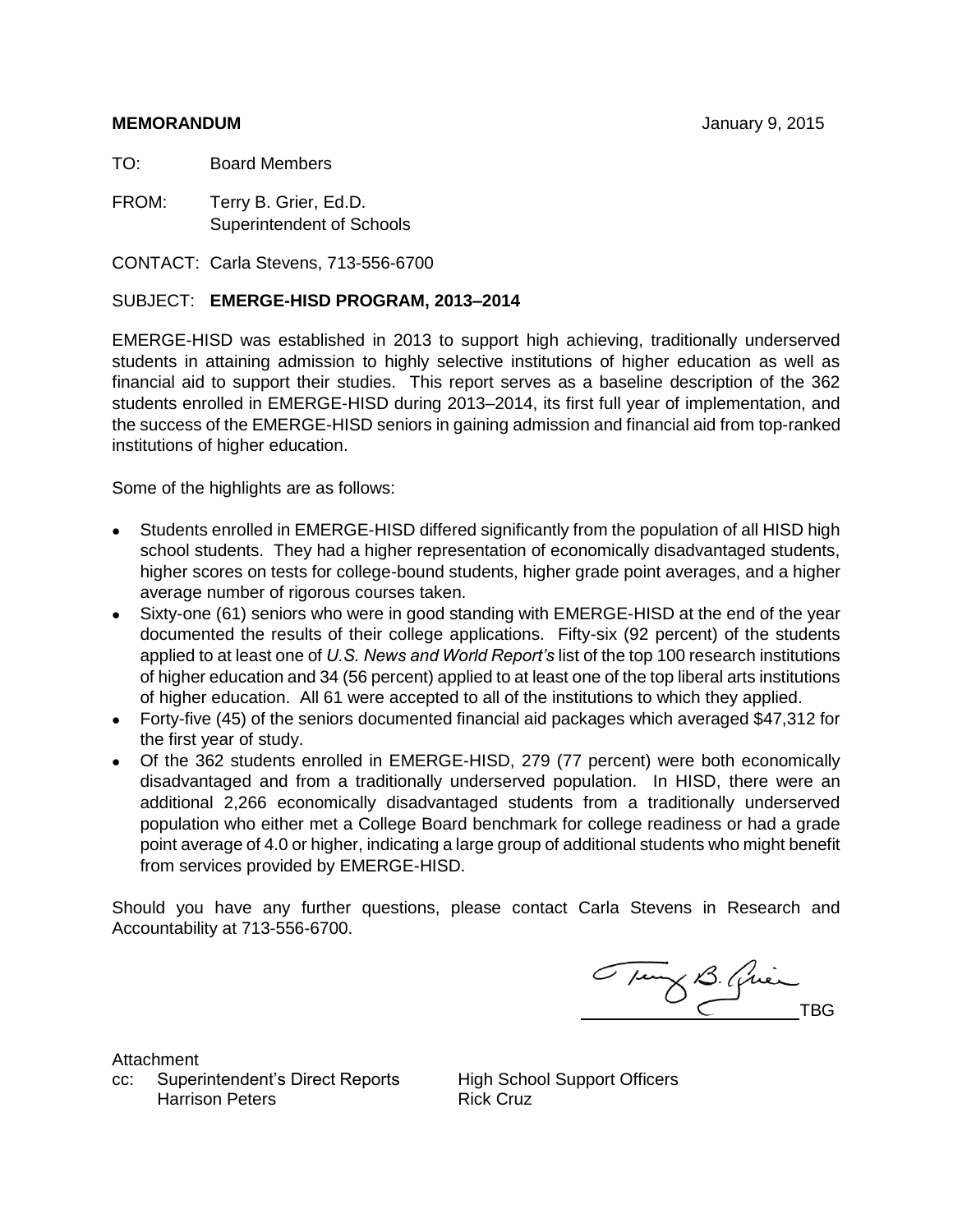# **Houston Independent School District**

# **RESEARCH** Educational Program Report

**EMERGE-HISD Program 2013 – 2014** 

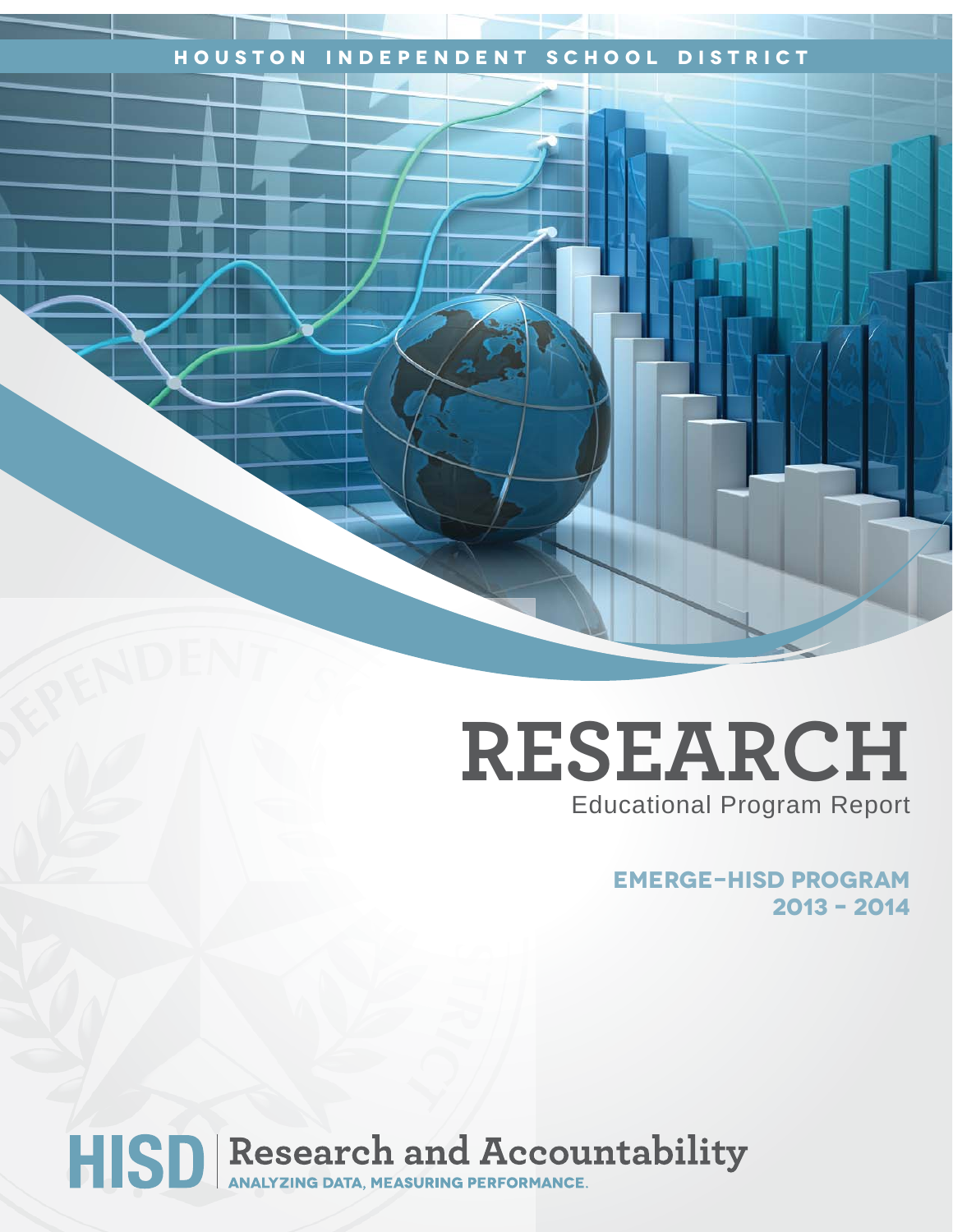

# **2014 Board of Education**

**Juliet Stipeche President** 

**Rhonda Skillern-Jones** First Vice President

**Manuel Rodriguez, Jr.** Second Vice President

**Anna Eastman Secretary** 

**Wanda Adams** Assistant Secretary

**Michael L. Lunceford Paula Harris Greg Meyers Harvin C. Moore**

**Terry B. Grier, Ed.D.** Superintendent of Schools

**Carla Stevens** Assistant Superintendent Department of Research and Accountability

**Lissa Heckelman, Ph.D.** Research Specialist

**MaryAnn Coleman** Intermediate Applications Developer

**Harry M. Selig** Research Manager

**Houston Independent School District** Hattie Mae White Educational Support Center 4400 West 18th StreetHouston, Texas 77092-8501

#### **www.HoustonISD.org**

It is the policy of the Houston Independent School District not to discriminate on the basis of age, color, handicap or disability, ancestry, national origin, marital status, race, religion, sex, veteran status, political affiliation, sexual orientation, gender identity and/or gender expression in its educational or employment programs and activities.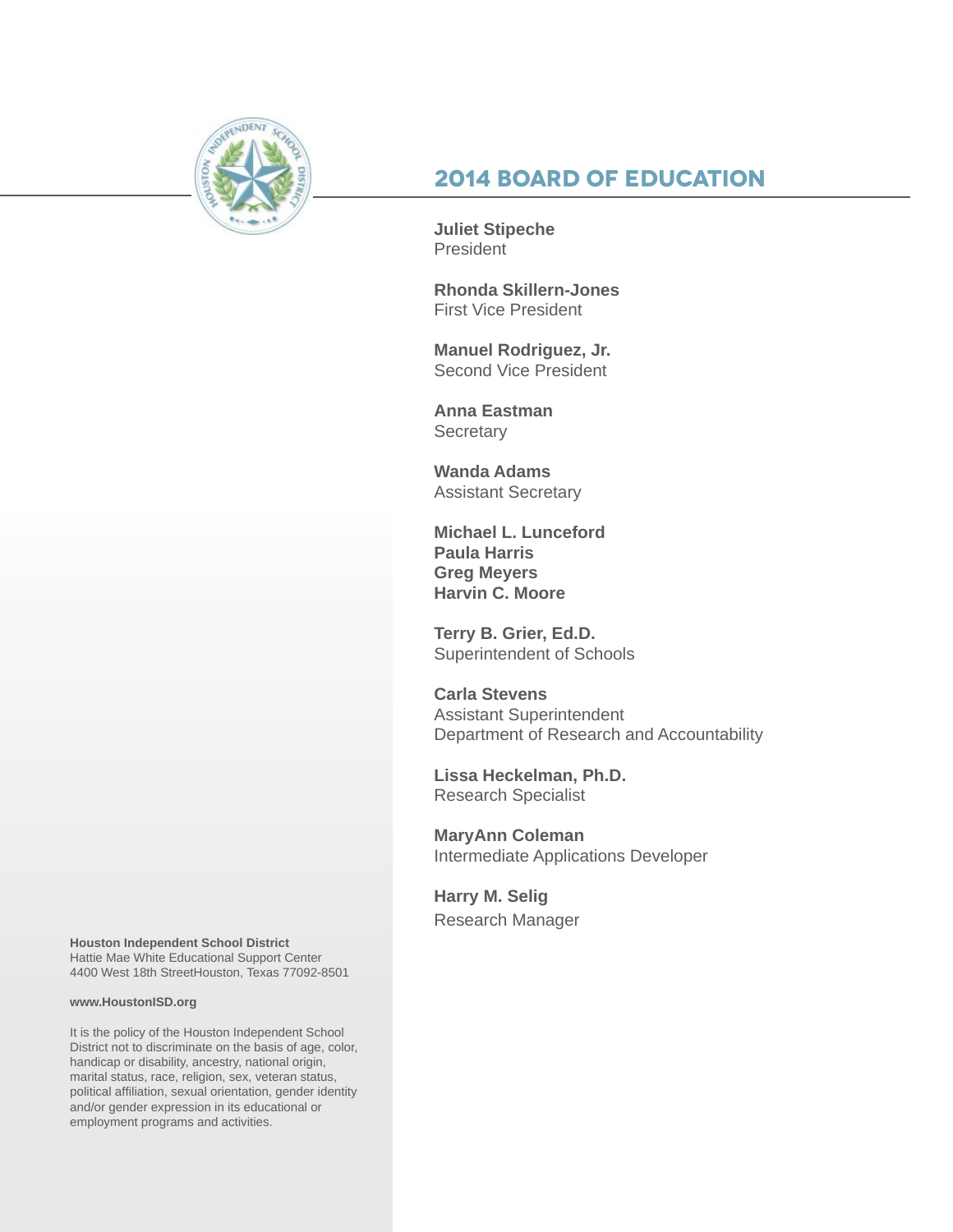# **EMERGE-HISD Program, 2013–2014**

# **Executive Summary**

#### **Evaluation Description**

EMERGE-HISD was established in 2013 to support high achieving, traditionally underserved students in attaining admission to highly selective institutions of higher education as well as financial aid to support their studies. This report serves as a baseline description of the 362 students enrolled in EMERGE-HISD during 2013–2014, its first full year of implementation, and the success of the EMERGE-HISD seniors in gaining admission and financial aid from top-ranked institutions of higher education.

#### **Highlights**

- The group of 362 EMERGE-HISD enrollees differed significantly from the population of HISD high school students in having a higher representation of economically disadvantaged students, higher scores on tests for college-bound students, higher grade point averages, and a higher average number of rigorous courses taken.
- Sixty-one (61) of 64 seniors in good standing in the program at the end of the year documented the results of their college applications. Of 306 applications which resulted in acceptances, 160 were to 42 of *U.S. News and World Report's* list of the top 100 research institutions of higher education and 74 applications were submitted to 38 of *U.S. News and World Report's* list of the top 100 liberal arts institutions of higher education.
- By the end of July 2014, 45 seniors had documented a total of 102 financial aid packages, which averaged \$47,312 for an academic year and totaled \$4,825,812. Forty-seven of the packages were offered by top ranked research institutions of higher education, with an average value of \$48,160, and 37 packages were offered by top ranked liberal arts institutions, with an average value of \$51,824.
- Of the 362 students enrolled in EMERGE-HISD, 279 were both economically disadvantaged and from a traditionally underserved population. In HISD, there were an additional 2,266 economically disadvantaged students from a traditionally underserved population who either met a College Board benchmark for college readiness or had a grade point average of 4.0 or higher, offering a large group of additional students who could potentially benefit from the services provided by EMERGE-HISD.

#### **Recommendations**

• EMERGE-HISD was highly effective at supporting participating students in achieving their goals for preparing for and making strong applications for admission to highly selective institutions of higher education. To expand the program's impact, it is recommended that it supplement its current student identification procedures by establishing a process for extending personalized encouragement to participate to students in the district who have high ability and/or achievement and are in populations sought by highly selective institutions of higher education.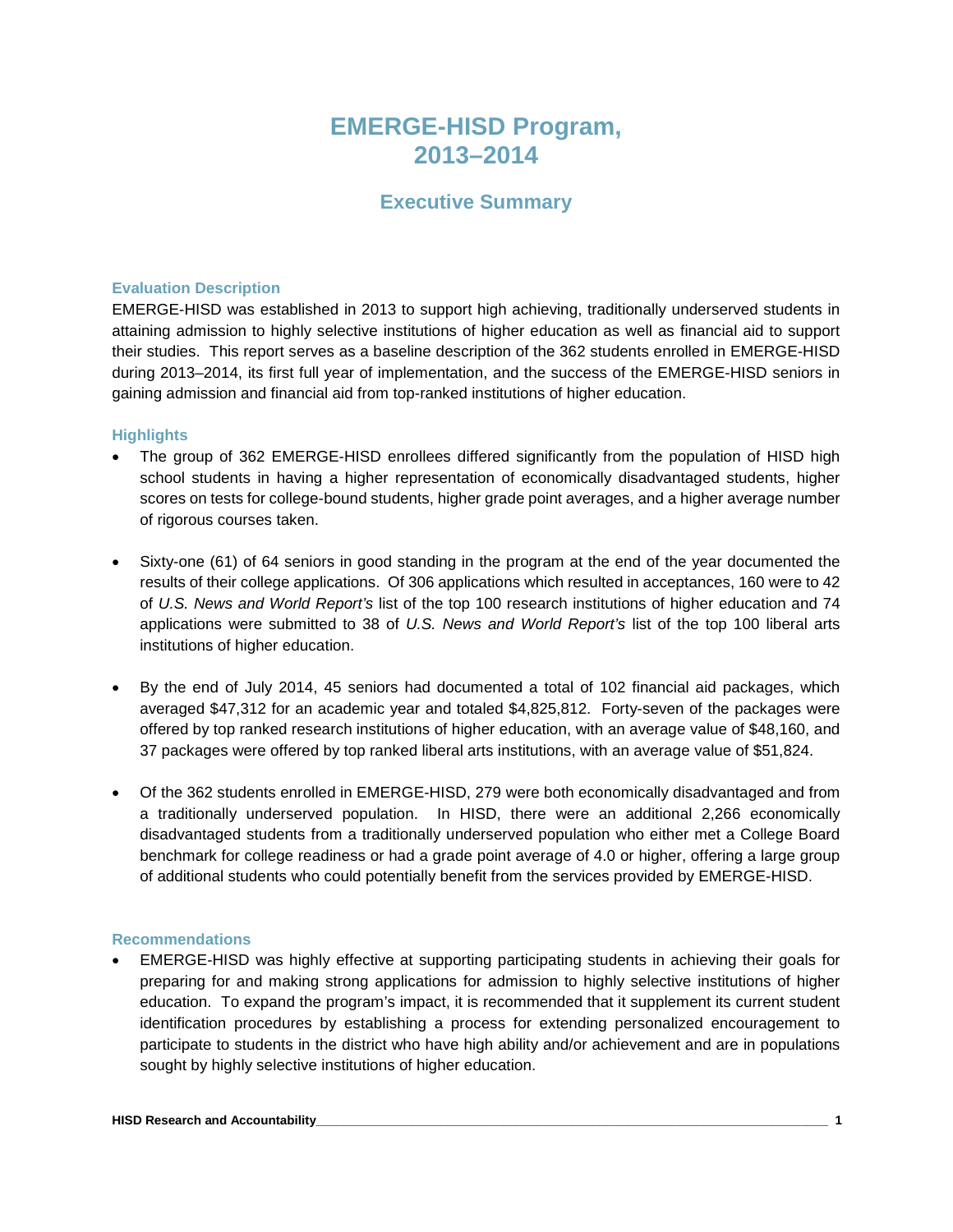• It is recommended that EMERGE-HISD evaluate its school meeting sites to be available to as many strong candidates for the program as possible.

## **Administrative Response**

- Over 900 new students applied to join the EMERGE program in 2014-2015. This, along with the report's findings, highlight that there are many more students in the district who are interested in and would benefit from the program.
- The EMERGE program has expanded to include students from a total of 30 high schools in 2014- 2015. In addition, the demographics of the students in the program are even more representative of the district as a whole in gender, ethnicity and free/reduced lunch status.
- University outreach and engagement has proven to be extremely beneficial; the EMERGE team plans to develop additional university partnerships and strengthen existing ones.
- Additional training and support is being provided by the EMERGE team to ensure that school-based college counselors are prepared to help all their students successfully navigate the college application and financial aid processes.
- Students who participated in the summer SAT program often saw significant increases in their scores that made them stronger applicants. This underscores the need for and benefit of high quality SAT preparation.
- New systems have been put in place to ensure that more student acceptances and financial aid letters are collected. The 2013-2014 acceptance and financial aid results are believed to be underestimates since not all financial aid and acceptance letters were collected.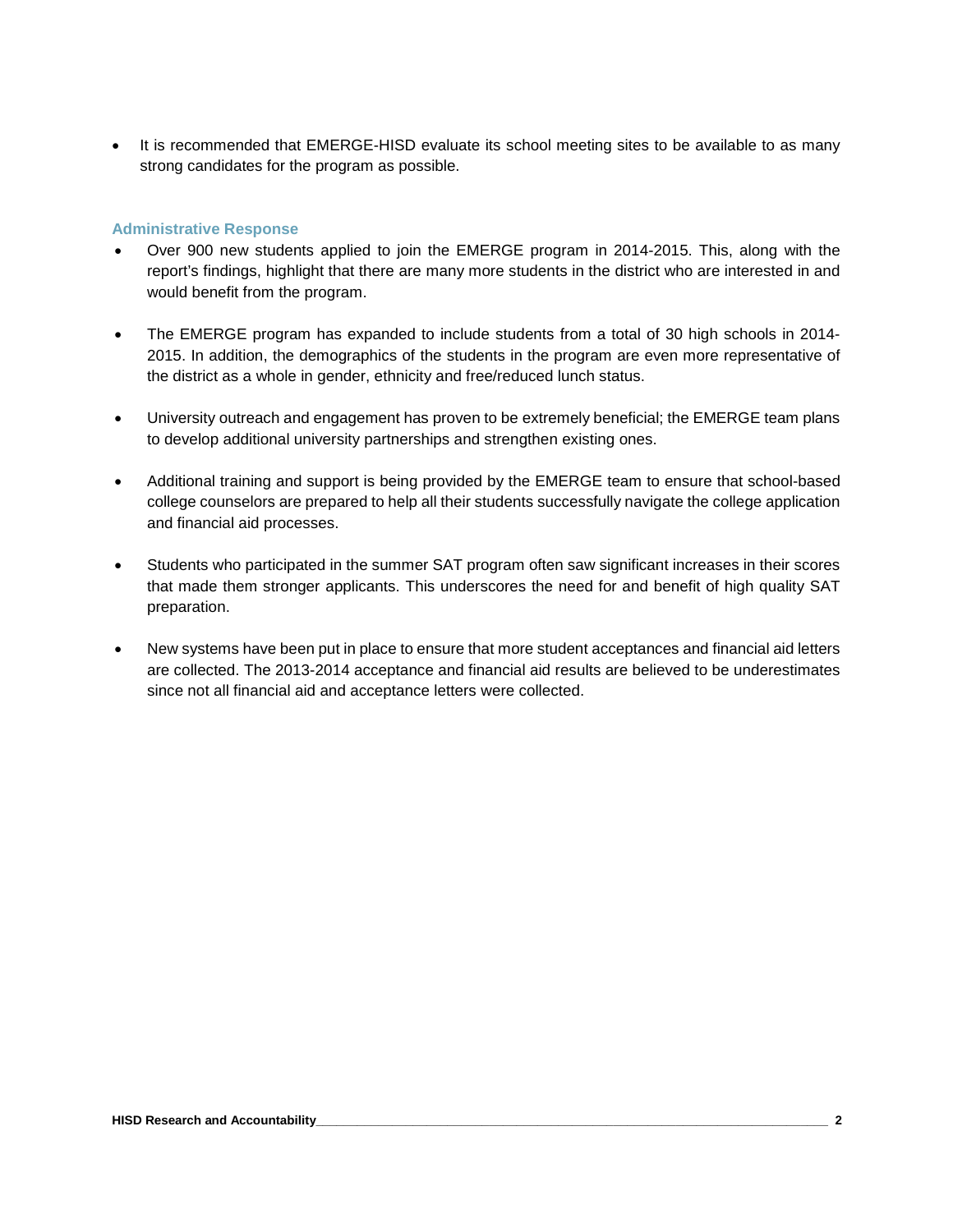# **Introduction**

The EMERGE-HISD program, which began its first full year of implementation in 2013–2014, is designed to support high achieving, traditionally underserved students in attaining admission and financial aid allowing them to attend highly selective institutions of higher education. Students were identified for the program through self-nomination on an application form, teacher-nomination through a referral form, and/or through program staff-nomination based on standardized test scores including the Scholastic Aptitude Test (SAT), the Preliminary SAT/National Merit Scholarship Qualifying Test (PSAT/NMSQT), and/or tests of academic achievement. After students were nominated for the program, they completed a rigorous process to gain admission, including providing indicators of ability to succeed in college and commitment to working hard to achieve their goals. Students accepted into the program received access to several services including: after-school programming at designated school sites every two weeks; college preparation programs such as SAT preparation classes and the Future Scholars Institute; individualized, school-based college application support and counseling; and summer tours of selective colleges. The program was differentiated based on students' grade level. After-school programming was held at 14 designated school sites and was open to all high school students who could attend the classes at the specified sites. All  $11<sup>th</sup>$ graders in the district were eligible for services and EMERGE-HISD staff members were assigned to visit participating students at their home schools for individualized support during the spring semester. Eligible 12<sup>th</sup> graders also received individualized meetings at their schools during the fall semester. The progress of students who received services was monitored at the end of each semester. Students were expected to take rigorous courses, improve their GPAs (or maintain high GPAs), and show a commitment to using the EMERGE-HISD services to enhance their preparation for higher education at an elite institution.

Interest in the choices that high-achieving low income students make for college has surged over the last decade as researchers have identified patterns in applications that lead to low percentages of low income students at highly selective colleges (Kahlenberg, 2004; Bowen, et al, 2005; and Hoxby and Avery, 2012). In early 2004, Harvard University announced additional support for students from low income families in the form of all expenses paid for families with incomes under \$40,000 and a reduced expectation of support from families with incomes between \$40,000 and \$60,000 (Harvard Gazette Archives, 2004). Other highly selective institutions quickly created similar programs to attract and retain high-achieving, low income students. Summer institutes, mentoring, and financial support were made available at a variety of elite institutions. The College Board also instituted programs to provide more access for low income students, particularly those in rural areas. Hoxby and Turner (2013) found that a "semi-customized" packet of materials that the College Board sent to low income students who achieved SAT scores in the top ten percent of scores nationwide (an intervention that cost about \$6 per student) resulted in high-achieving, low income students having similar patterns of making applications to college that more affluent candidates had (Hass, 2013).

This report is designed to serve as a baseline description of the students selected to participate in the EMERGE-HISD program and their success in achieving admission to highly selective institutions of higher education as well as financial resources that the institutions have available for low income students. Information is provided on demographics, academic achievement, college admissions, and financial aid packages and, when possible, is compared with similar information for students in all HISD high schools. Further, a search was conducted to identify other students who might benefit from the program as EMERGE-HISD expands its influence in the district.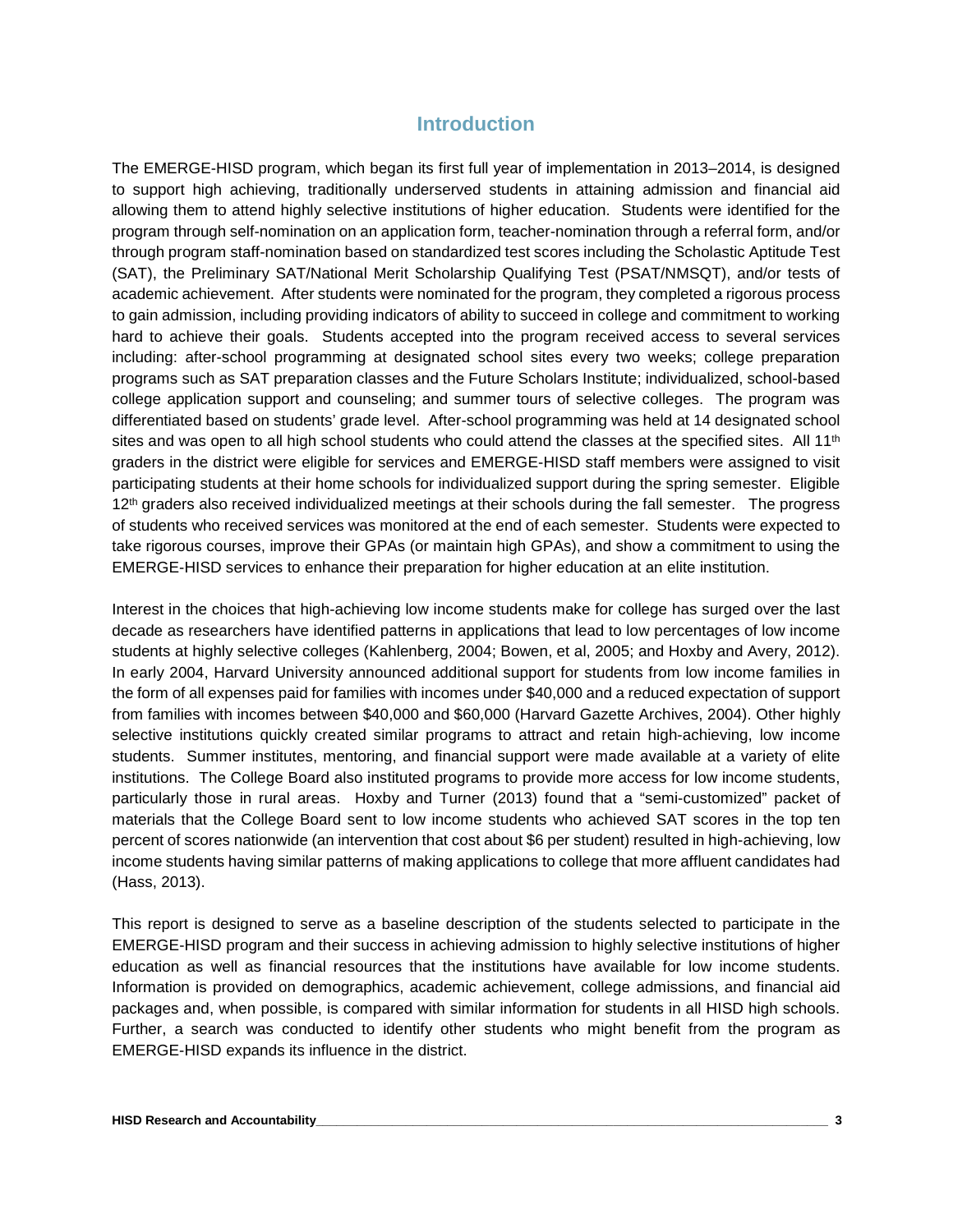# **Methods**

# **Data Collection and Analysis**

- Data on EMERGE-HISD student enrollment, participation, retention, college acceptances, and financial aid packages were obtained from the EMERGE-HISD program. Year of enrollment in the program was based on a beginning of the school year to beginning of the school year academic year, so, for example, students who began the program in the summer and continued into the following school year were counted as being enrolled in two academic years. Demographic data were confirmed with the fall 2013 PEIMS resubmission data and were supplemented with information in the 2013–2014 Chancery files through Cognos.
- Data for HISD comparisons of demographics were from the fall 2013 PEIMS resubmission for all students in grades nine through 12 with an ADA other than 0. EMERGE-HISD students were those enrolled in the program at any time during the year. Traditionally underserved populations included African Americans, Hispanics, and students with two or more race/ethnicity designations.
- Spring SAT and Fall PSAT/NMSQT score comparisons came from College Board files for tests administered in HISD in 2013–2014 during the school day.
- Course enrollments and grade point averages were generated from Chancery for students listed in the fall 2013 PEIMS resubmission. Rigorous courses were those identified as PreAP, AP, PreIB, or IB in Chancery using Cognos.
- Lists of the top 100 research institutions and the top 100 liberal arts institutions of higher education were taken from *U.S. News and World Report* rankings on August 12, 2014.

# **Data Limitations**

EMERGE-HISD data files were working files that required input from a number of people, making them subject to human error. Reports of college acceptances and financial aid packages may be underreported as the files included only those that had been documented by copies of letters from colleges and universities.

Data on college applications made by seniors were limited to applications that resulted in students being accepted.

Available SAT and PSAT/NMSQT results were limited to tests administered in HISD during the school day as results of later tests had not been submitted to the district at the time this report was produced. Students may have taken the tests, potentially earning higher scores, at later times during the year.

Demographic information was limited to HISD high school students enrolled during the 2013 Fall PEIMS resubmission. All EMERGE-HISD students were included in the 2013 Fall PEIMS resubmission, with the exception of one, whose data was added based on the Chancery file.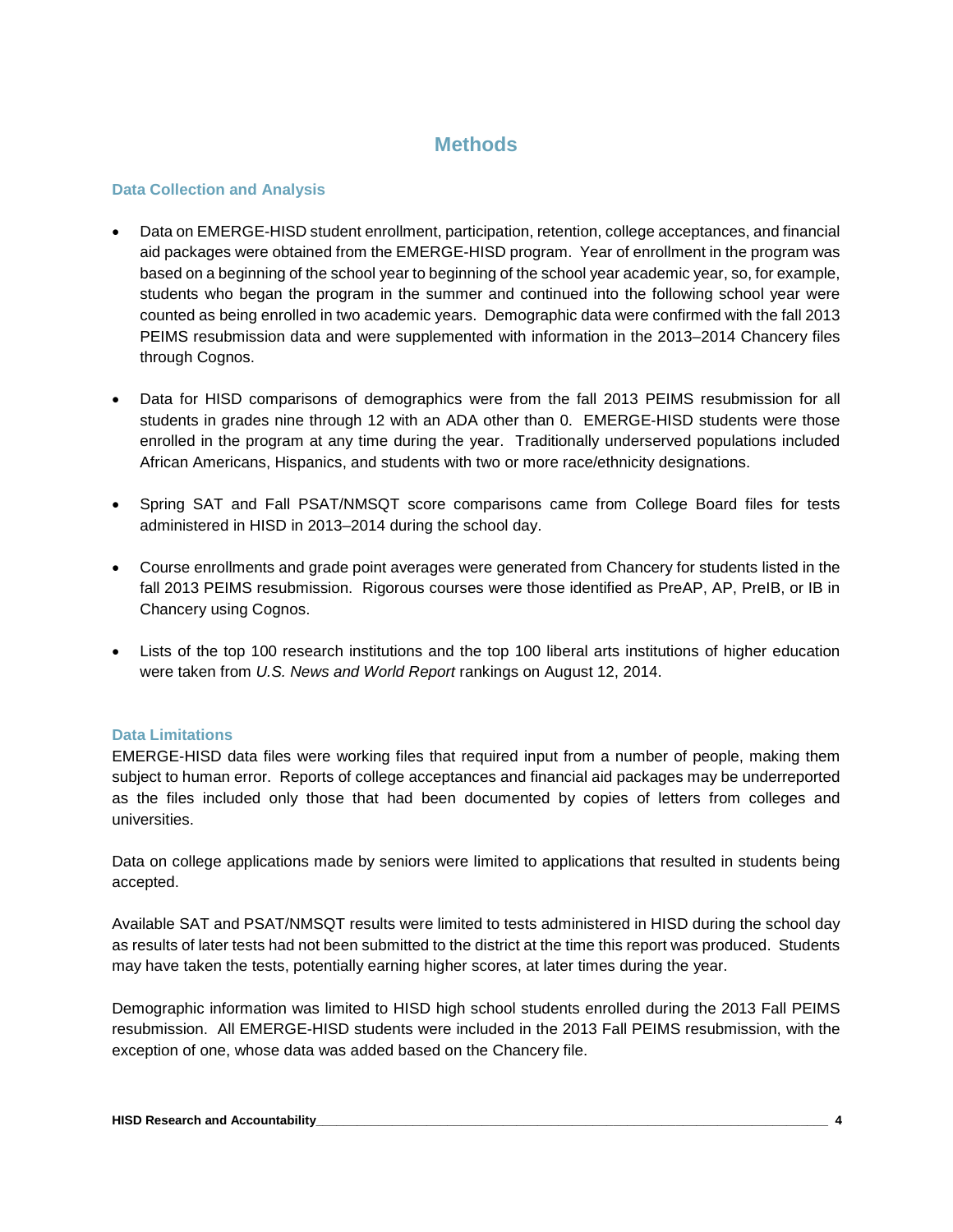Attendance at zoned schools included only students whose home addresses were available as geo-codes, therefore, 2,190 of 49,442 high school students (four percent) could not be included in the analysis. Three hundred sixty-two (362) of the high school students were EMERGE-HISD students; 11 of them (three percent) were not included in the analysis of attendance at zoned schools for the same reason.

# **Results**

**How many HISD students were enrolled in the 2013–2014 EMERGE-HISD program, how actively were they engaged, and how many were in good standing at the end of the year?**

• A total of 362 HISD students were enrolled in the 2013–2014 EMERGE-HISD program. As shown in **Figure 1**, all of the ninth-grade students were new to the program while only three of 71 twelfth graders, four percent, were newly enrolled.



**Figure 1. Enrollment of HISD students in EMERGE-HISD, by grade level, 2013–2014**

Source: EMERGE-HISD enrollment records

• During 2013–2014, along with a number of group and individual meetings, two college awareness events were scheduled, one called the Tufts event and the other, the Yale event. Ninety-four (94) EMERGE-HISD students attended the Tufts event, including 86 sophomores (83 percent of the sophomores enrolled). All 91 of the attendees at the Yale event were juniors (73 percent of the juniors enrolled in the program).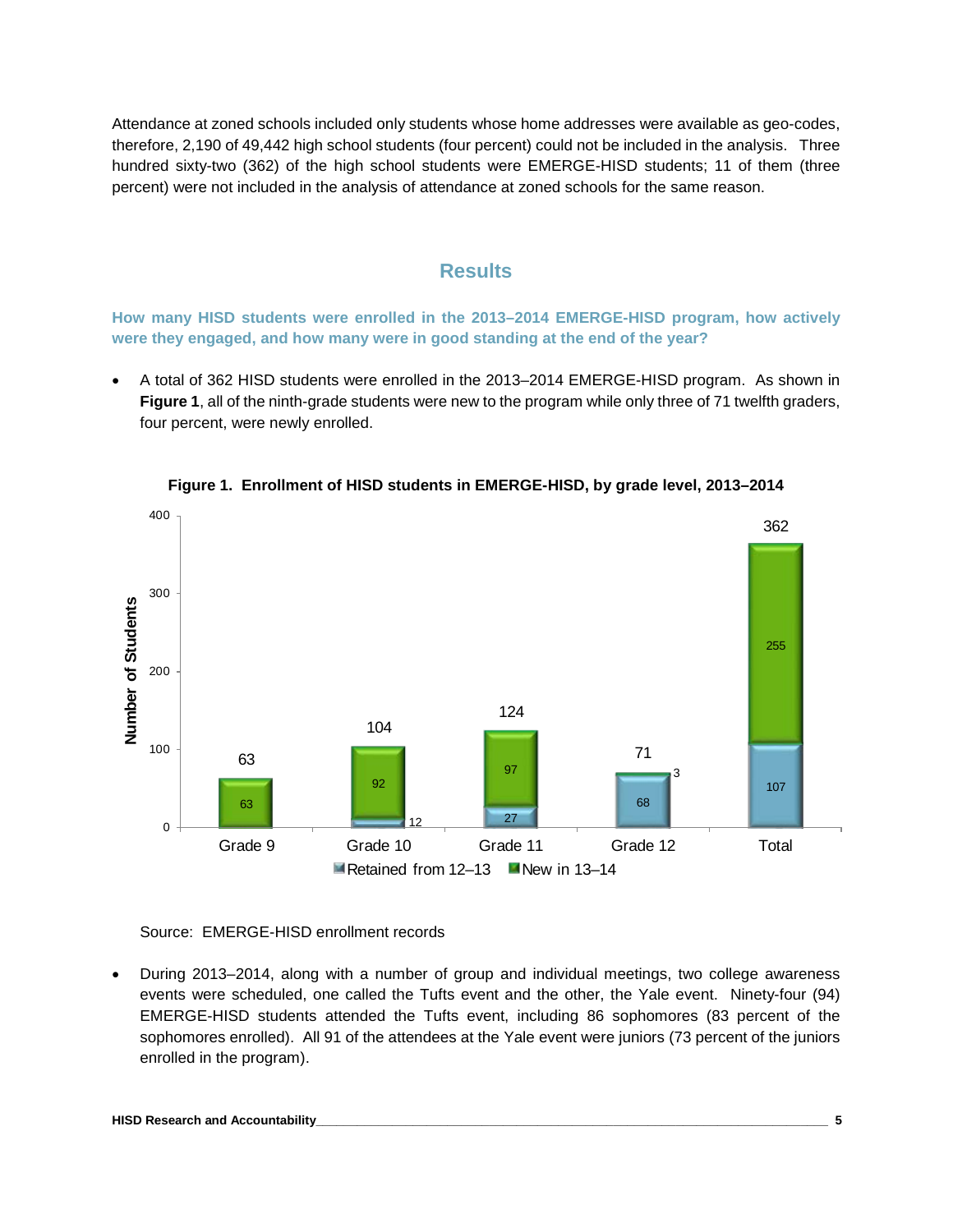• As shown in **Figure 2**, by grade level, retention rates during 2013–2014 for EMERGE-HISD participants ranged from a high of 90 percent for sophomores and seniors to a low of 85 percent for juniors. Overall, 12 percent of participating students were exited from the program during the year. Typical reasons that a student might be exited included not meeting attendance guidelines, including participating in summer programming; not submitting EMERGE assignments in a timely manner; and exiting voluntarily due to competing time priorities. All students who attended either the Tufts or the Yale event were retained, with the exception of one sophomore student. At the end of the year, 317 students were in good standing in EMERGE-HISD, 54 freshmen, 94 sophomores, 105 juniors, and 64 seniors. More detail about enrollment, participation, and retention in 2013–2014 EMERGE-HISD can be found in **Table 1** (page 19).



**Figure 2. Percentage of EMERGE-HISD students retained and exited from the program, 2013–2014**

Source: EMERGE-HISD enrollment records

• Freshman and sophomore students enrolled in EMERGE-HISD were associated with the schools designated as EMERGE-HISD meeting sites. Junior and senior students were from a wider variety of schools. EMERGE-HISD enrollment by school association and grade level is shown in **Table 2** (page 20).

# **How did HISD students who participated in the 2013–2014 EMERGE-HISD program compare demographically with all 2013–2014 HISD high school students in the same grade levels?**

• Shown in **Figure 3** (page 7) and detailed in **Table 3** (page 21), a higher percentage of females than males and a corresponding lower percentage of males than females were enrolled in EMERGE-HISD than in all HISD high schools. Categorized by race/ethnicity, compared with all HISD high school students, a higher percentage of EMERGE-HISD students were Asian/Pacific Islander (10 percent in EMERGE-HISD compared with four percent in HISD high schools) and Hispanic (63 percent compared with 59 percent), while a lower percentage were African American (23 percent compared with 27 percent) and white (four percent compared with 10 percent). Eighty-eight (88) percent of EMERGE-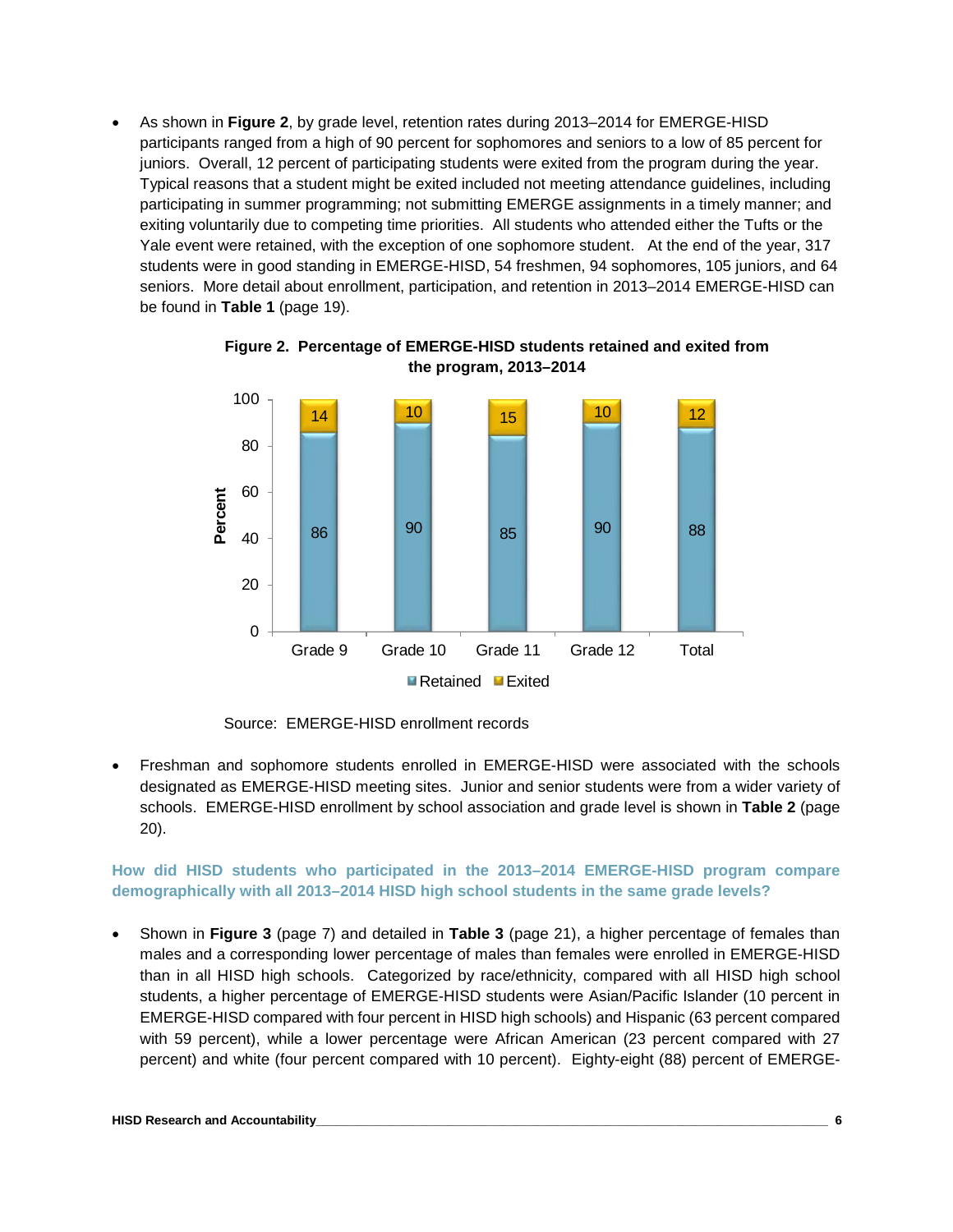HISD students were economically disadvantaged while 73 percent of all HISD high school students were.





 Note: Percentages may not total 100 due to rounding. Source: PEIMS Fall 2013 Resubmission

• Compared with all HISD high school students, a lower percentage of EMERGE-HISD students were at-risk (13 percent of EMERGE-HISD students compared with 61 percent of all HISD high school students), had limited English proficiency (four percent compared with 16 percent), and attended their zoned schools (31 percent compared with 59 percent of all HISD high school students). A higher percentage of EMERGE-HISD students were identified as Gifted Talented (61 percent of EMERGE-HISD students compared with 16 percent of all HISD high school students) and were magnet students (49 percent compared with 22 percent of all HISD high school students). These relationships are illustrated in **Figure 4** (page 8) and detailed in **Table 3** (page 21).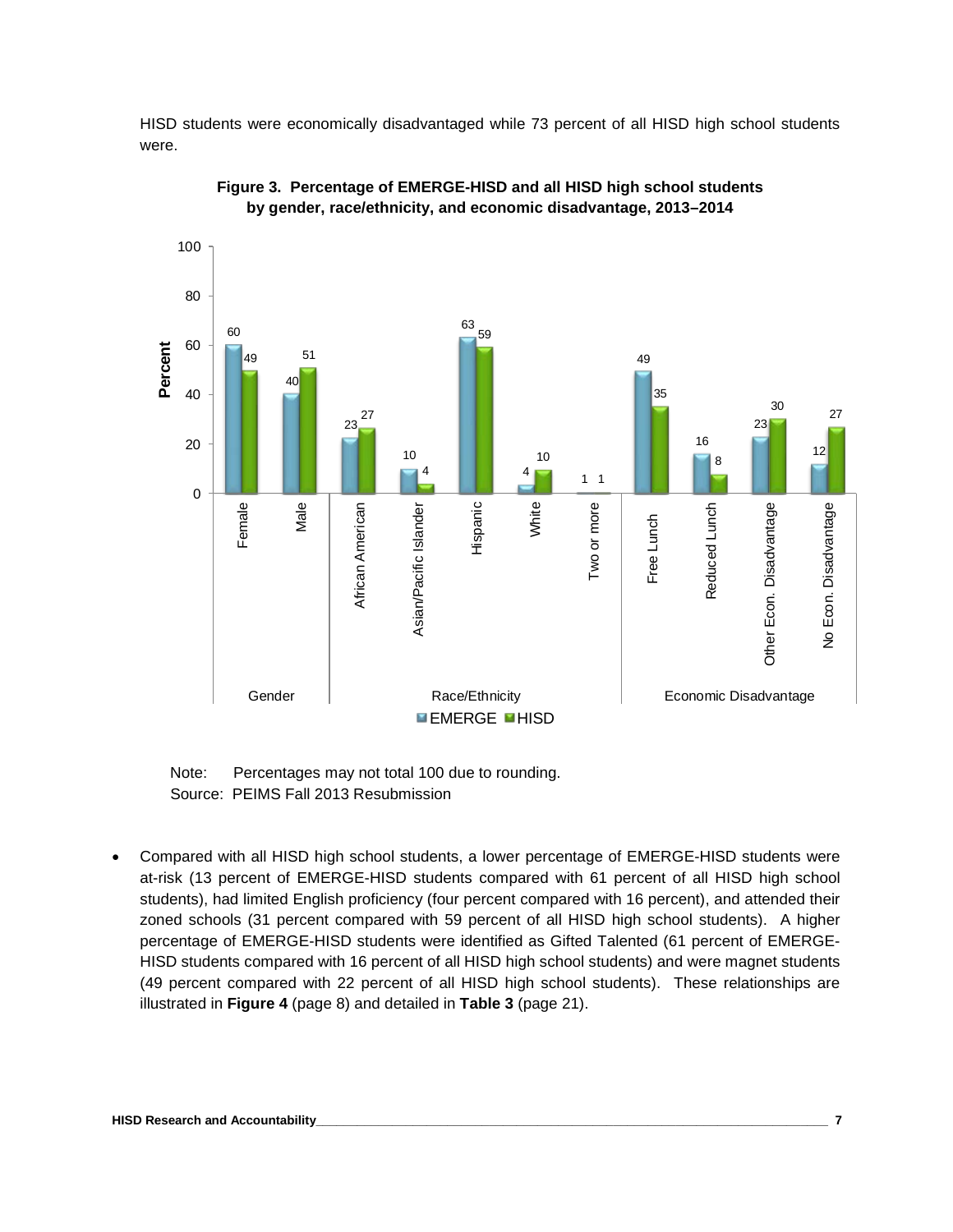



Note: Percentages for attendance at zoned schools do not total 100 because the status was not designated for three percent of EMERGE students and four percent of HISD students; other percentages may not total 100 due to rounding.

• Students who enrolled in EMERGE-HISD differed demographically from the population of all HISD high school students. As shown in **Table 4** (page 22), the differences were statistically significant (p<.001) for each descriptive category illustrated, though effect sizes (the magnitude of the differences) were small.

Source: PEIMS Fall 2013 Resubmission; Chancery attendance at zoned school file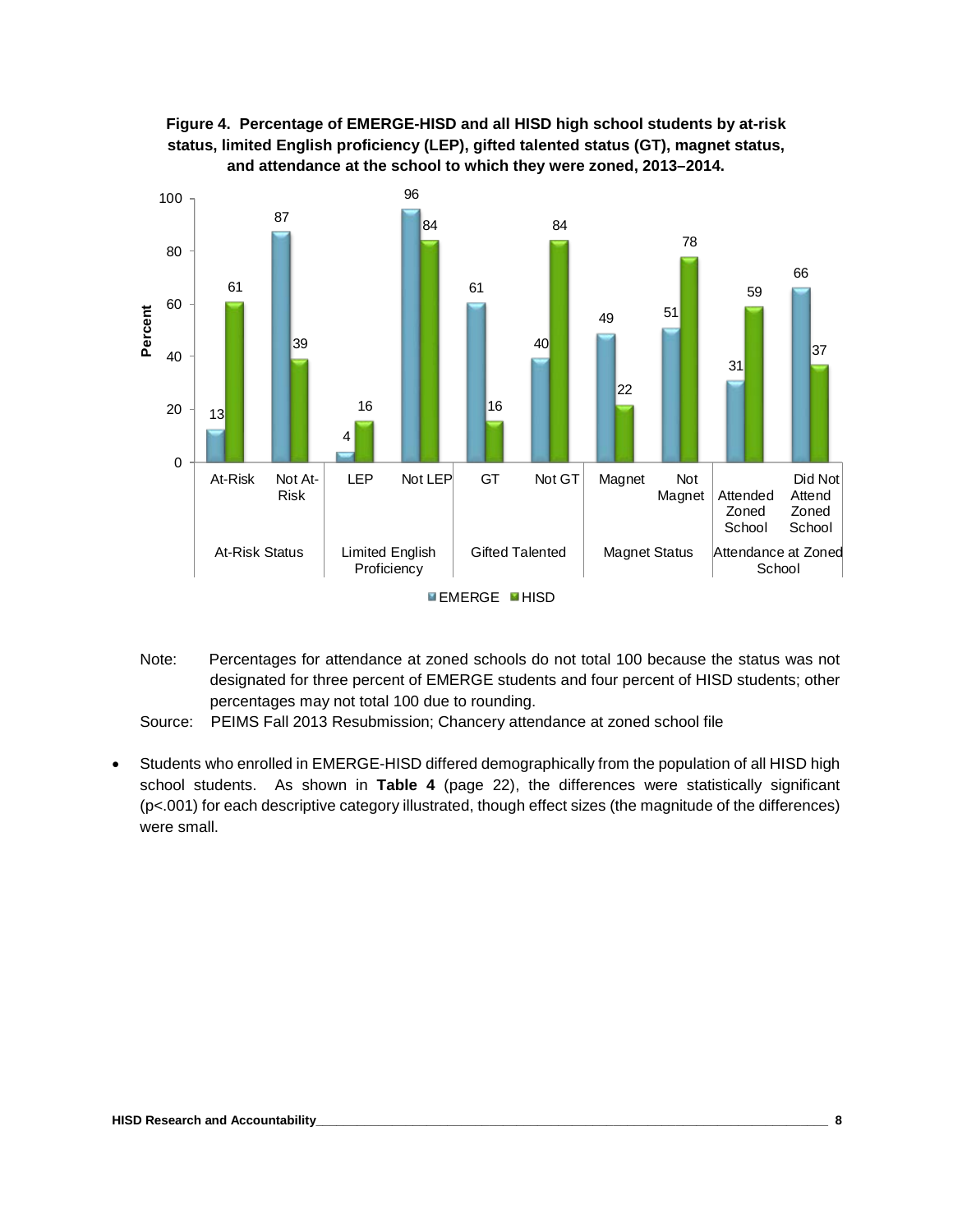**How did HISD students who participated in the 2013–2014 EMERGE-HISD program compare in academic performance with all 2013–2014 HISD high school students in the same grade levels?** 

• Seventy-nine (79) percent of the 2013–2014 EMERGE-HISD participants, 286 of the 362 participants, took the PSAT/NMSQT in the Fall of 2013. As shown in **Figure 5**, 2013–2014 EMERGE-HISD participants attained a higher mean score than all HISD students in all grades and on all subjects of the exam. The differences between EMERGE-HISD and all HISD high school students increased as grade level increased. PSAT/NMSQT scores are designed to have a standard deviation of approximately 10 points, so the mean score for EMERGE-HISD students in grades 10 and 11 was at least one standard deviation higher than the mean score for all HISD students in each subject.



**Figure 5. Mean PSAT/NMSQT score for EMERGE-HISD students and all HISD students, by grade level and subject, Fall 2013.**

Source: College Board PSAT/NMSQT files.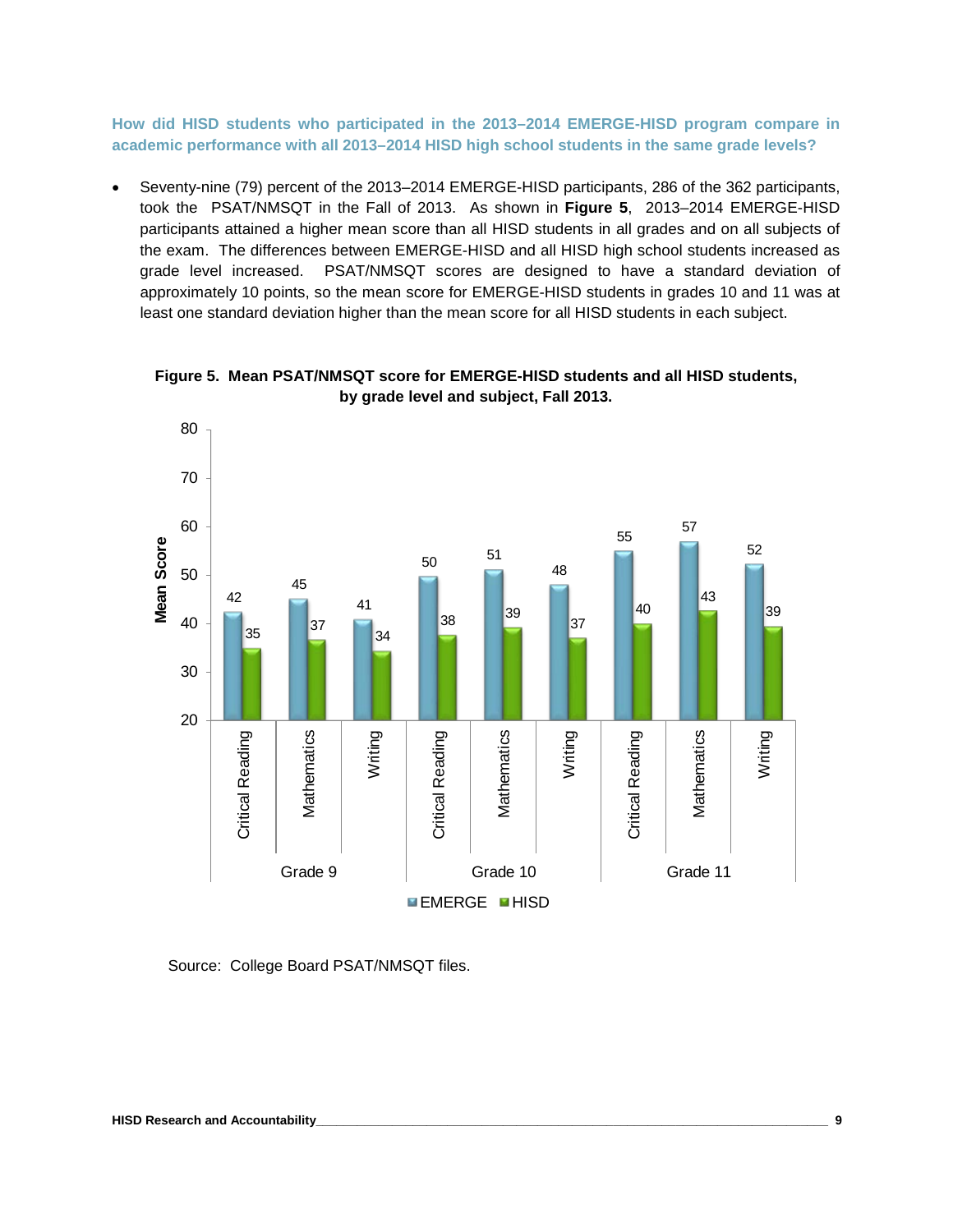• Of the 362 EMERGE-HISD participants, one tenth grader and 123 eleventh graders took the SAT administered in the district on February 26, 2014. Results for eleventh graders, compared with those of all HISD eleventh graders who took the exam, are shown in **Figure 6**. SAT scores are created to have a standard deviation of approximately 100, so the mean score for eleventh-grade EMERGE-HISD students was more than one standard deviation higher than the mean score for all HISD eleventh graders in every subject.



**Figure 6. Mean school day SAT score for EMERGE-HISD students and for all HISD students, by subject, Spring 2014**

Source: College Board school day SAT file

The College Board computes a composite score, the sum of the reading, mathematics and writing test scores, which is used to provide an indicator of preparation for college. A composite score of 1550 or higher satisfies the SAT College and Career Readiness Benchmark. **Figure 7** (page 11) shows the average composite score for EMERGE-HISD and HISD eleventh graders compared with the benchmark. Ninety-three (93) of 123 EMERGE-HISD eleventh graders (76 percent) who took the school day SAT in 2013–2014 met or exceeded the College Board's SAT benchmark for college and career readiness. Within HISD, an additional 1,267 students met or exceeded the standard, for a total of 1,360 students, 16 percent of the HISD students who took the school day SAT.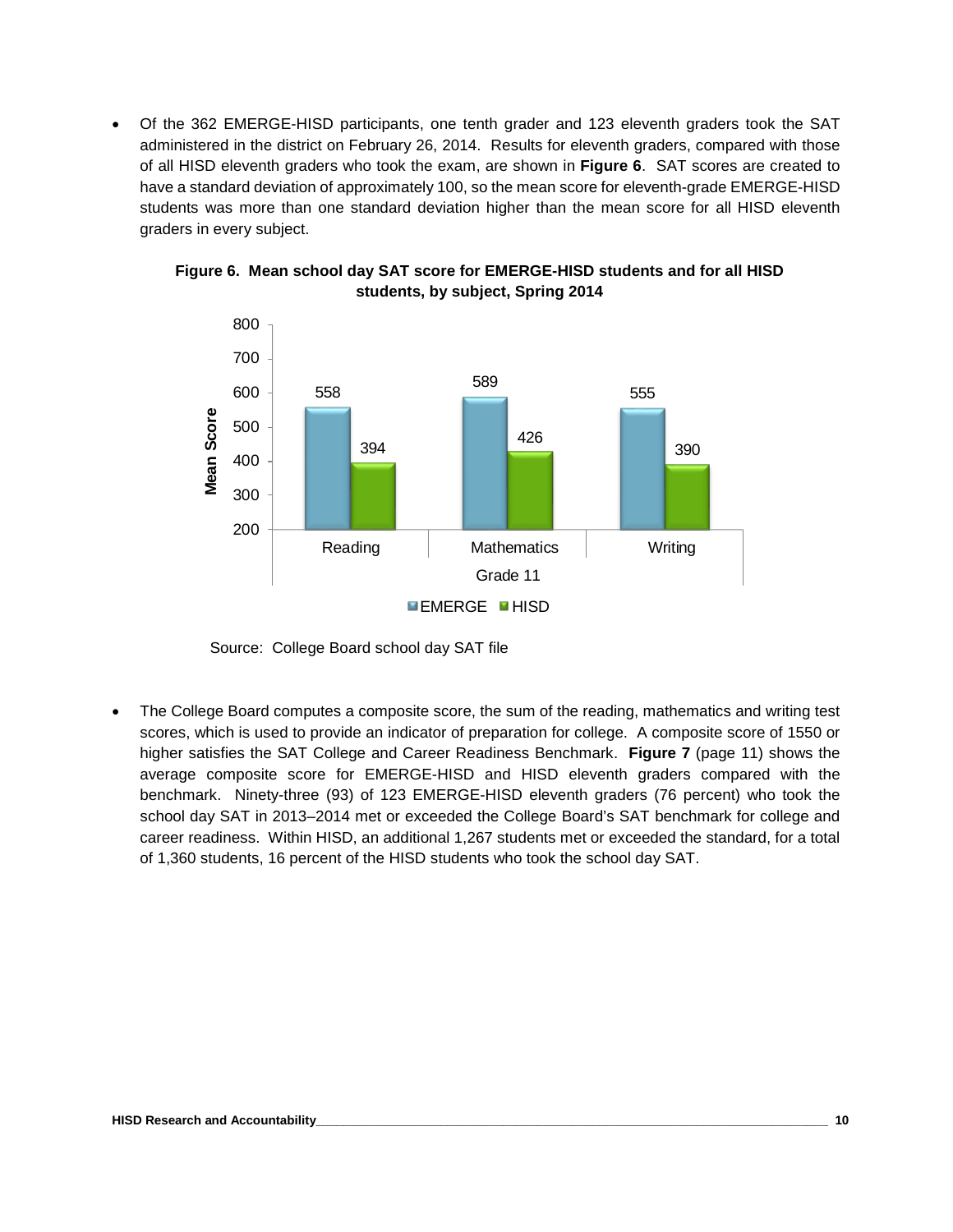

**Figure 7. Mean composite SAT score for EMERGE-HISD and all HISD eleventh graders on the school day SAT, 2014.**

Source: College Board school day SAT file

• Shown in **Figure 8**, the average grade point average for EMERGE-HISD students was 4.0 or above across grade levels, while the average for all HISD high school students was below 3.0.



**Figure 8. Grade point averages for EMERGE-HISD students and for all HISD high school students, by grade level, 2013–2014**

Source: Chancery

• On average, about 20 percent of all HISD high school students' courses were rigorous (PreAP, AP, PreIB, or IB) across grade levels, while about 60 percent of EMERGE-HISD students' courses were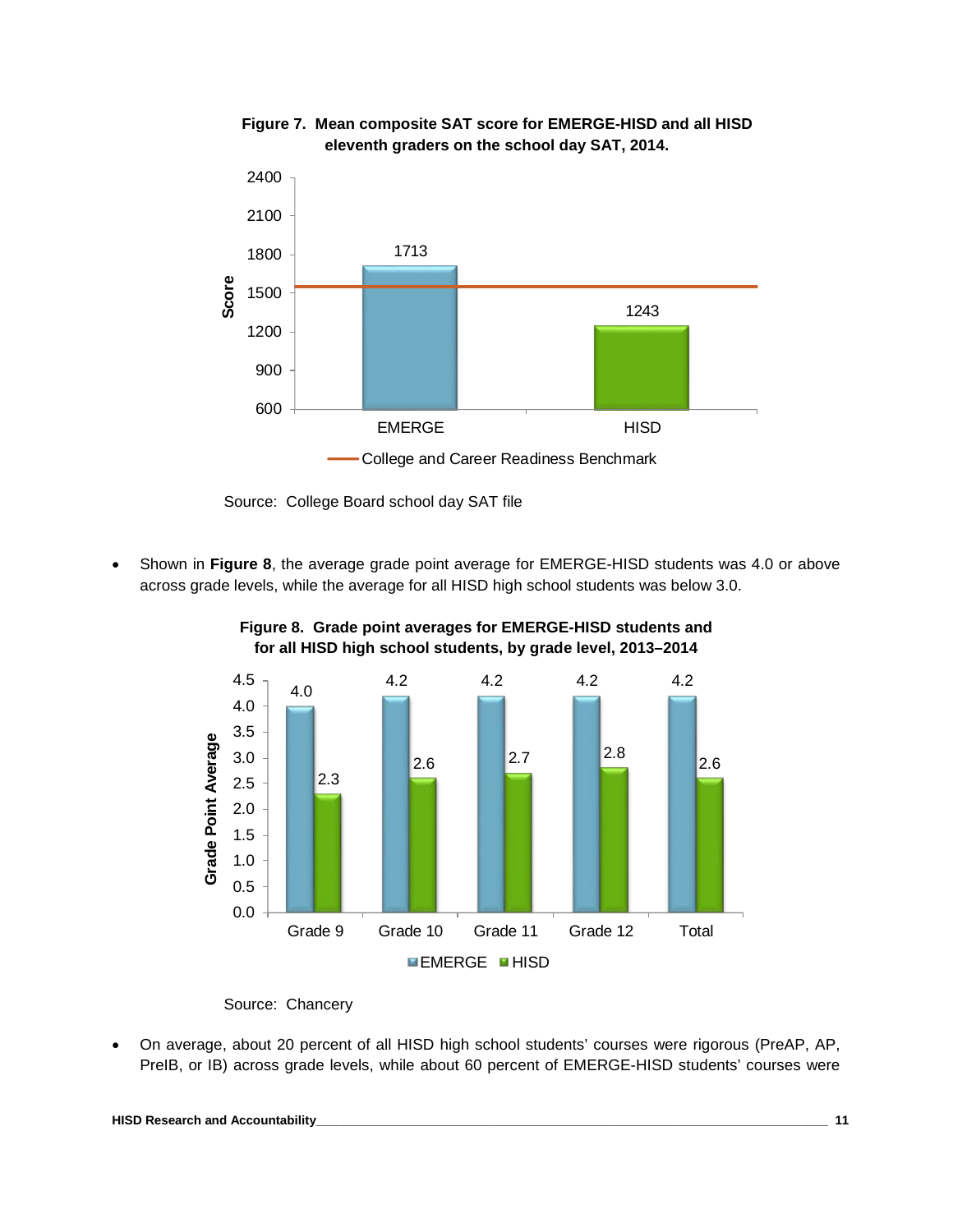rigorous. About half of the classes that EMERGE-HISD freshman took and 67 percent of EMERGE-HISD seniors' classes were categorized as rigorous (**Figure 9**).





Source: Chancery

• Detail on EMERGE-HISD student academic performance compared with that of all HISD students can be found in **Table 5** (page 22). EMERGE-HISD students had significantly higher achievement on every measure than did the group of all other HISD high school students. Results of tests of significance can be seen in **Tables 6 through 9** (page 23). Effect sizes for all the results were very large.

# **How many and what percentage of actively engaged 2013–2014 EMERGE-HISD seniors were admitted to the top 100 four-year research institutions and the top 100 four-year liberal arts institutions of higher education as rated by** *U.S. News and World Report***?**

• EMERGE-HISD's file on college acceptances included results for 61 seniors, 95 percent of the seniors in good standing in the program at the end of the academic year. The remaining three seniors did not provide the requested documentation by the end of July, but were all also expected to go to college, one at a top research university, one at a top liberal arts institution, and one at another university, with financial aid packages.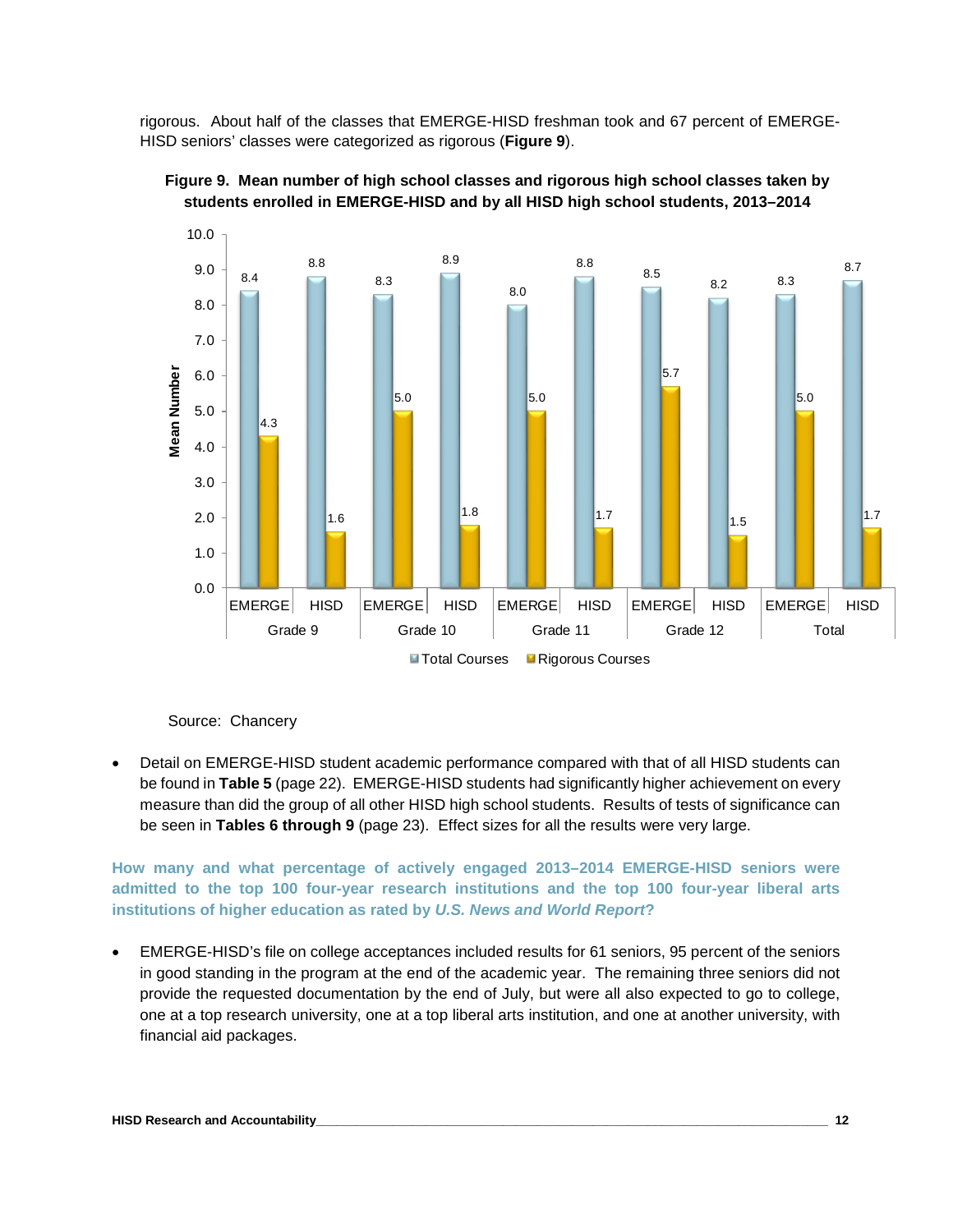- Each of the 61 seniors who documented the college application process was accepted to a range of one to 12 colleges, with a mean of five acceptances each and a total of 306 successful applications submitted.
- Of the 306 successful applications, 160 were made to 42 of *U.S. News and World Report's* list of the top 100 research institutions of higher education and 74 applications were made to 38 of *U.S. News and World Report's* list of the top 100 liberal arts institutions of higher education.
- Shown in **Figure 10**, 56 of the 61 seniors (92 percent) were accepted to a range of from one to 12 of the top research institutions of higher education. Though all of the applicants to the top research institutions were accepted, five of these were accepted conditionally.
- Thirty-four (34) of the 61 seniors (56 percent) were accepted at a range of from one to six of the top 100 liberal arts institutions of higher education and all of the applicants were accepted unconditionally.
- Sixty (60) of the 61 seniors (98 percent) were accepted at either a top 100 research institution or a top 100 liberal arts institution of higher education. Thirty (30), 49 percent, were accepted at both, at least one top 100 research institution and at least one top 100 liberal arts institution of higher education.



# **Figure 10. Percentage of the 61 reporting EMERGE-HISD seniors who were admitted to the** *U.S. News and World Report's* **top ranked institutions of higher education, 2013–2014**

Source: EMERGE-HISD files

• Of the 61 seniors accepted to at least one college, 53 (87 percent) indicated the schools with offers they had accepted by the end of July 2014. Thirty-six (36) accepted admission to top research institutions (**Table 10**, page 24), 13 accepted admission to top liberal arts institutions (**Table 11**, page 25) and four accepted admission to other institutions (**Table 12**, page 26). All seven students who were accepted for an early decision, a process designed to allow students to apply to a single college, their first choice of institution, plan to attend. The institutions they selected included Johns Hopkins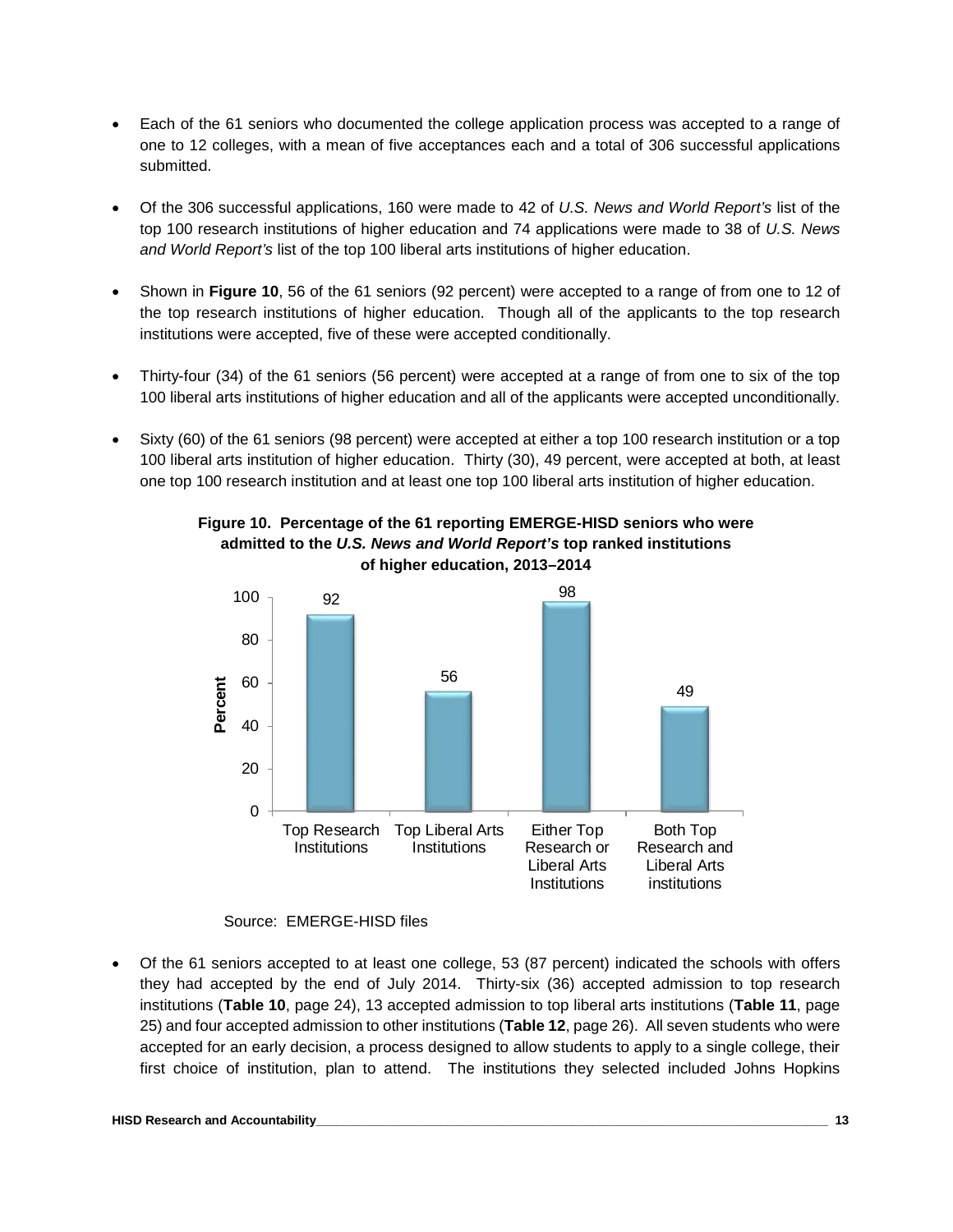University, Pitzer College, Rice University, Trinity College, Tufts University (two students), and the University of Virginia. More detail on the schools and numbers of EMERGE-HISD students' acceptances can be found in **Table 10** (page 24) for *U.S. News and World Report's* list of the top 100 research institutions of higher education, **Table 11** (page 25) for *U.S. News and World Report's* list of the top 100 liberal arts institutions of higher education, and **Table 12** (page 26) for other institutions of higher education.

**What were the average and aggregate values of financial aid packages offered to 2013–2014 EMERGE-HISD seniors who were accepted to a top four-year research or liberal arts institution of higher education?**

- Results of the 306 college acceptances offered to 61 seniors in EMERGE-HISD included documentation of 102 financial aid packages, which included grants, work-study earnings, parental contributions, student contributions, and loans to support one academic year of study. Forty-five (45) students documented from one to eight packages each. Financial aid awards totaled \$4,825,812, and the average was \$47,312 per package.
- Forty-seven (47) financial aid packages were offered to EMERGE-HISD students from the top 100 research institutions, as ranked by *U.S. News and World Report*, totaling \$2,263,527 and averaging \$48,160 per award. An additional 37 packages were offered by *U.S. News and World Report's* top 100 liberal arts institutions of higher education, totaling \$1,917,478 and averaging \$51,824.
- Thirty-one students documented financial aid packages from the top 100 research institutions and 25 students documented packages from the top 100 liberal arts institutions of higher education. Twelve (12) students, 27 percent of those documenting financial aid packages, were offered packages from at least one top research and at least one top liberal arts institution, for a total of 44 students, 98 percent of those reporting, documenting financial aid packages from at least one of the *U.S. News and World Report's* top ranked institutions of higher education.
- Financial aid packages from institutions that students committed to attend provided an estimate of the actual costs of higher education the students incurred. Fifty-three EMERGE-HISD students indicated the institutions they chose to attend; of those, 33 documented financial aid packages from those institutions. The average cost of attendance among the 33 students was \$56,503 and the average financial aid package totaled \$52,999. Eight of the 33 students (24 percent) received packages that covered or more than covered the estimated costs of attendance (three students received packages that completely covered the costs and five received packages that exceeded the estimated costs by from \$350 to \$5,646), leaving an average remaining cost of \$3,504 and a range of from \$81 to \$14,234. Comparisons of cost of attendance with average financial aid package for groups of institutions are shown in **Figure 11** (page 15), and further information about financial aid packages documented by EMERGE-HISD seniors can be found in **Table 13** (page 27).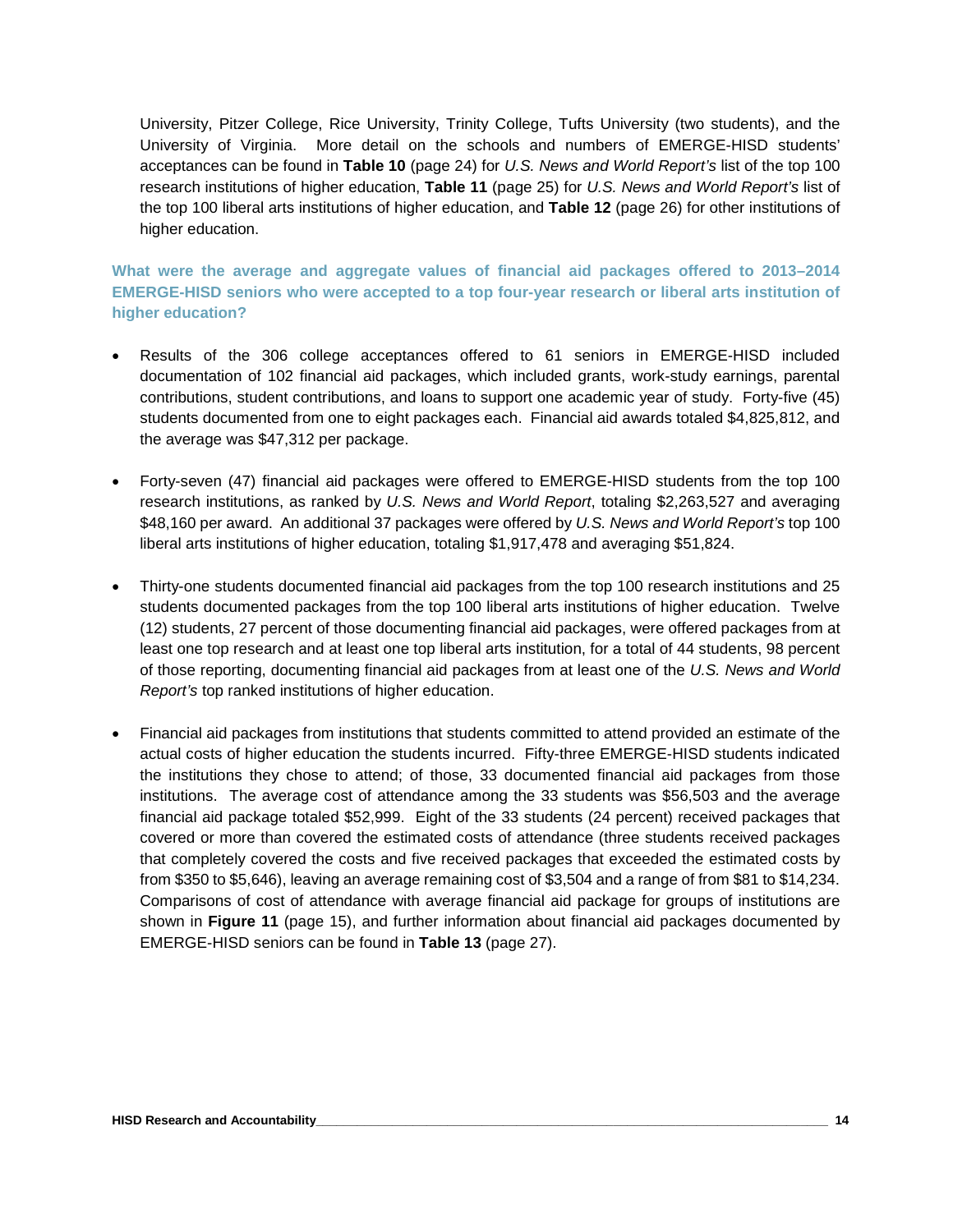

**Figure 11. Average cost of attendance and average financial aid package offered to 45 EMERGE-HISD students, by group of institution, 2013–2014**

Source: EMERGE-HISD files

**How many other students in HISD might benefit from an expansion of EMERGE-HISD services?**

- One way to identify students who might benefit from EMERGE-HISD services could be based on student performance on exams for college-bound students that are administered during the school day in the district. In HISD, 12,446 students who were economically disadvantaged and from a traditionally underserved population (African American, Hispanic, or two or more race/ethnicity designations) took the PSAT or SAT school day tests offered in the district and 1,633 of them (13.1 percent) met or exceeded the College Board's benchmark for college and career readiness. Of EMERGE-HISD students who took the same test/s, 225 were economically disadvantaged and from an underserved population, and 155 of them (69 percent) met the College Board's benchmark. The 1,478 students who were not enrolled in EMERGE-HISD but who were economically disadvantaged and in an underserved population, and who met the College Board's benchmark are identifed by school and grade level in **Table 14** (page 28).
- Some students, particularly ninth graders, for whom the College Board has not established a benchmark for college and career readiness, may benefit from EMERGE-HISD services but may not be identified by the tests for college-bound students. Another option would be to identify potential candidates by grade point average (GPA). In HISD, 1,324 students who were economically disadvantaged and in an underserved population earned a GPA of 4.0 or higher (a stringent measure, particularly for ninth-grade students who typically have less access to rigorous courses associated with higher grade point averages). Of these, 204 were enrolled in EMERGE-HISD (73 percent of the 279 economically disadvantaged students in underserved populations enrolled in EMERGE-HISD). The remaining 1,120 students who were not enrolled in EMERGE-HISD but who were economically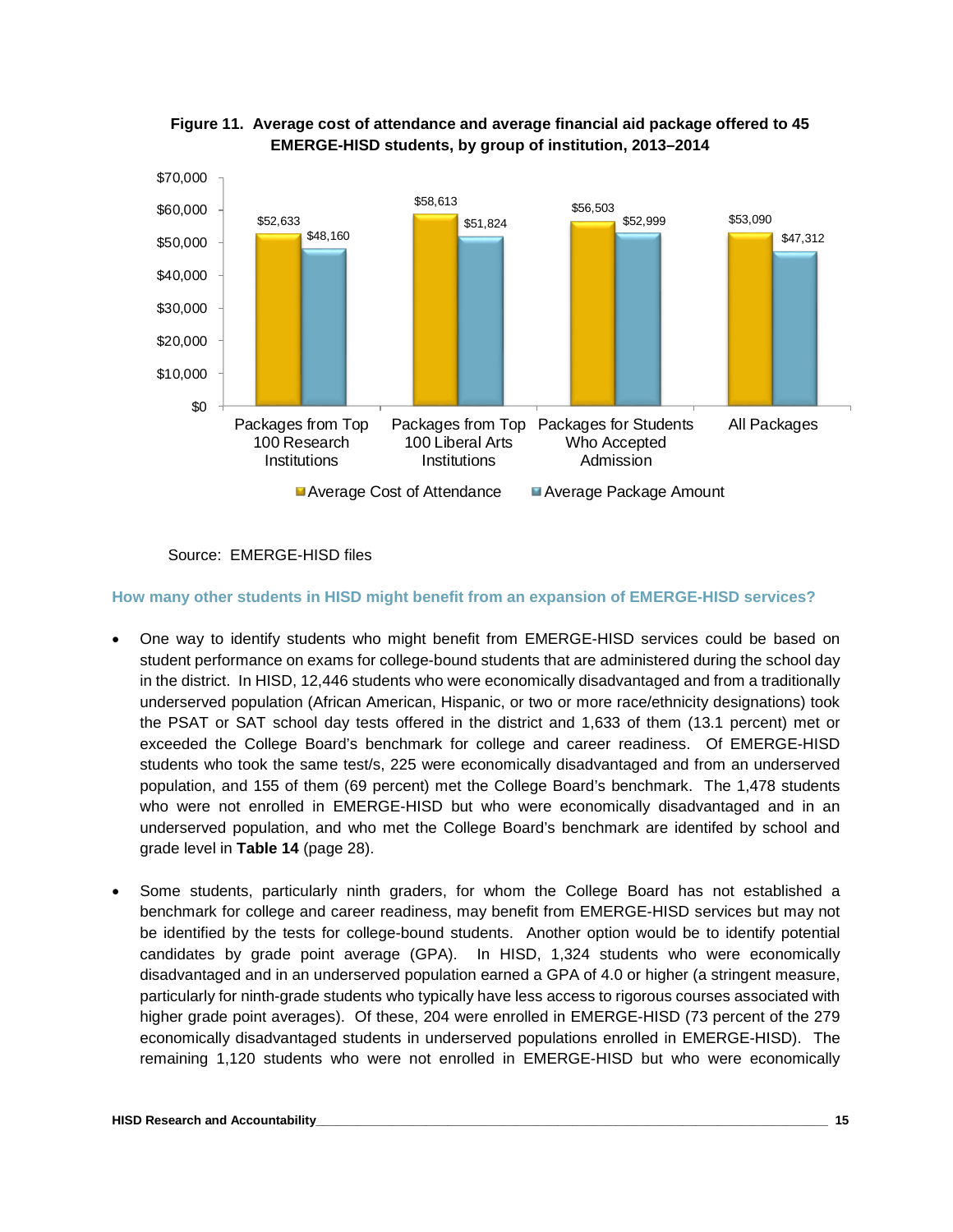disadvantaged, in an underserved population, and earned a GPA of 4.0 or higher are listed in **Table 15** (page 29) by grade level and school.

• Of the 1,478 students shown in **Figure 12** for their college-bound test scores and the 1,120 students shown for their high GPAs, 332 were represented in both groups, yielding a total of 2,266 high school students in the district who might also be excellent candidates for EMERGE-HISD services.

# **Figure 12. Number of economically disadvantaged students from traditionally underserved populations who met either the College Board's College and Career Readiness Benchmark on the SAT or the college readiness indicator on the PSAT, or who had a GPA of 4.0 or higher, by enrollment in EMERGE-HISD, 2013–2014**



Sources: College Board school day SAT and PSAT files, PEIMS, Chancery

# **Discussion**

Students enrolled in the 2013–2014 EMERGE-HISD program differed significantly from the larger population of HISD high school students. The group had a higher percentage of students receiving free and reduced lunch, a higher percentage of Hispanic students (a traditionally underserved population), higher PSAT and SAT test scores, a higher average GPA, and a higher average number of rigorous courses completed than the larger population had. The demographic features and achievement indicators associated with students enrolled in EMERGE-HISD signify that the program selected a group of students likely to benefit from the opportunities available to them at highly selective institutions of higher education.

EMERGE-HISD was exceptionally successful at supporting students in securing admission and financial resources to attend highly selective institutions of higher education. Of the 64 seniors who were retained in the program in 2013–2014, 61 provided documentation of their acceptances to colleges. All but one of the 61 reporting seniors were accepted to at least one of *U.S. News and World Report's* top 100 research institutions or top 100 liberal arts institutions of higher education and 53 were accepted to multiple top ranked, highly selective colleges and universities.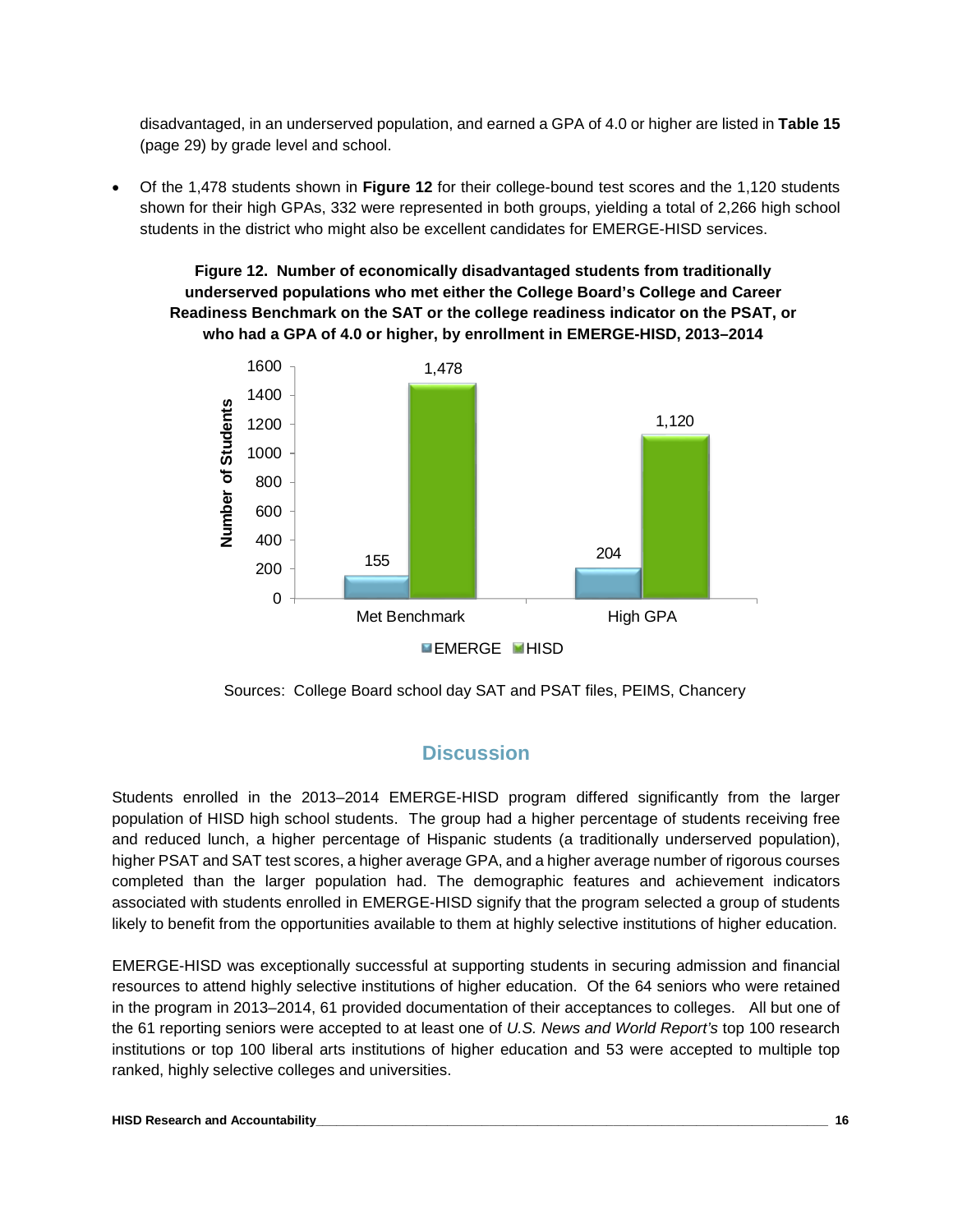The services beginning to be offered in the district through EMERGE-HISD have proven very effective and there are many more HISD students who are already high achieving and positioned to submit strong applications to highly selective institutions of higher education. Specifically, 228 of the 362 students enrolled in EMERGE-HISD in 2013–2014 were economically disadvantaged and from an underserved population and also met the College Board's college readiness benchmark on the SAT or PSAT or had a GPA of 4.0 or higher, while 2,266 additional students in HISD met the same criteria. In addition, EMERGE-HISD is establishing a record, even early in its implementation, that can inspire additional students, especially underachieving students, to focus on academics and set new goals for themselves.

Resources are limited and the need is great. With enough communication about the program, encouraging students to self-nominate and teachers to make recommendations for enrollments should allow effective identification of under-motivated, traditionally underserved students who can use the program to push their achievement to levels attractive to highly selective colleges and universities. For currently high-achieving but traditionally under-resourced students, research has shown that customized information provided to high achieving economically deprived students resulted in the students submitting more applications to highly selective institutions (Hoxby and Turner, 2013). EMERGE-HISD may be able to impact more high achieving students from underserved populations by providing information about EMERGE-HISD's results directly and personally to students who have already established records that would capture the attention of college admissions offices.

Further, the listings of numbers of students in **Tables 14 and 15** (pages 28–29) show some schools that have large concentrations of potential EMERGE-HISD candidates that are not at designated meeting sites. At the same time, some of the meeting sites have much smaller numbers of students who have already positioned themselves to be strong candidates for admission to and success in highly selective colleges. The program may be able to expand its influence by changing some meeting sites to be more accessible to a larger number of readily eligible candidates.

EMERGE-HISD is establishing a strong record in motivating students to be attractive candidates to highly selective colleges and universities through supporting them communicating their strengths in college applications, and in teaching them how to acquire academic skills and financial resources to allow them to earn degrees from the top ranked institutions of higher education in the country. It has the potential to expand its influence throughout the district quickly by providing personal encouragement to students who have already shown academic success and by locating its services to impact the largest numbers of promising, eligible students.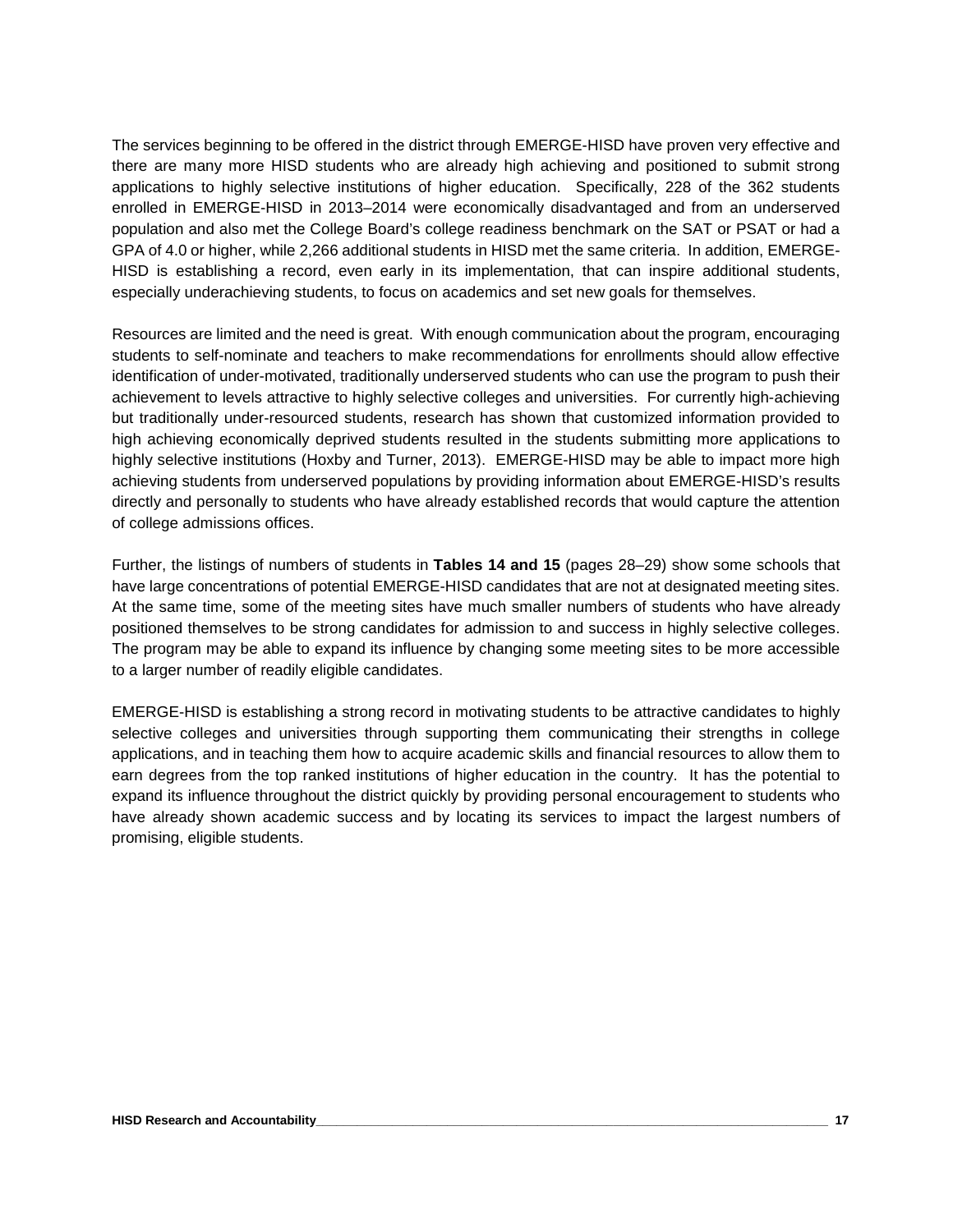# **References**

- Best college rankings and lists. (2014). *U.S. News and World Reports.* Retrieved from http://colleges.usnews.rankingsandreviews.com/best-colleges/rankings
- Bowen, W., Kurzweil, M., & Tobin, E. (2005). *Equity and excellence in American higher education*. Charlottesville: University of Virginia Press.
- College Board. (2011). The SAT® college and career readiness benchmark: User guidelines. Retrieved from [http://professionals.collegeboard.com/profdownload/11b\\_4404\\_SAT\\_Benchmark\\_User\\_Guide\\_Updat](http://professionals.collegeboard.com/profdownload/11b_4404_SAT_Benchmark_User_Guide_Update_PR_110913.pdf) [e\\_PR\\_110913.pdf](http://professionals.collegeboard.com/profdownload/11b_4404_SAT_Benchmark_User_Guide_Update_PR_110913.pdf)
- Department of Research and Accountability. (February 2014). Preliminary SAT/National Merit Scholarship Qualifying Test (PSAT/NMSQT) final report: Fall 2013–2014. Houston, TX: Houston Independent School District.
- Hass, N. (2013, December). How do you get poor kids to apply to great colleges? *Smithsonian*, 44(8), pp. 68–71, 86. Retrieved from http://www.smithsonianmag.com/innovation/how-do-you-get-poor-kidsto-apply-to-great-colleges-180947642/?all
- Heller, D. E. (2007, March–April). Review of the book *Equity and excellence in American higher education*, by W. G. Bowen, et al. *Journal of Higher Education*, 78 (2), 238–240. Retrieved from <http://www.jstor.org/stable/4501204>
- Hoxby, C. & Avery, C. (2012, December). The missing "one-offs": The hidden supply of high-achieving, low income students (NBER Report w18586). Retrieved from National Bureau of Economic Research website: http://www.nber.org/papers/w18586
- Hoxby, C. & Turner, S. (2013, March 28). Expanding college opportunities for high-achieving, low income students (SIEPR Discussion Paper). Retrieved from Stanford Institute for Economic Policy Research website: <http://siepr.stanford.edu/publicationsprofile/2555>
- Kahlenberg, R. D., (Ed.). (2004). *America's untapped resource: Low-income students in higher education*. Washington, DC: Century Foundation Press.
- Overcoming economic barriers. (2004, March 4). *Harvard Gazette Archives*. Retrieved from <http://news.harvard.edu/gazette/2004/03.04/01-finaid.html>
- Pallais, A., & [Sarah E. Turner.](http://www.psc.isr.umich.edu/people/profile/388/Sarah_E_Turner) (2006, June). "Opportunities for low-income students at top colleges and universities: Policy initiatives and the distribution of students." *National Tax Journal*, 59(2), 357–386. Retrieved from [http://ntj.tax.org/.](http://ntj.tax.org/) Abstract retrieved from: <http://www.psc.isr.umich.edu/pubs/abs.html?ID=4698>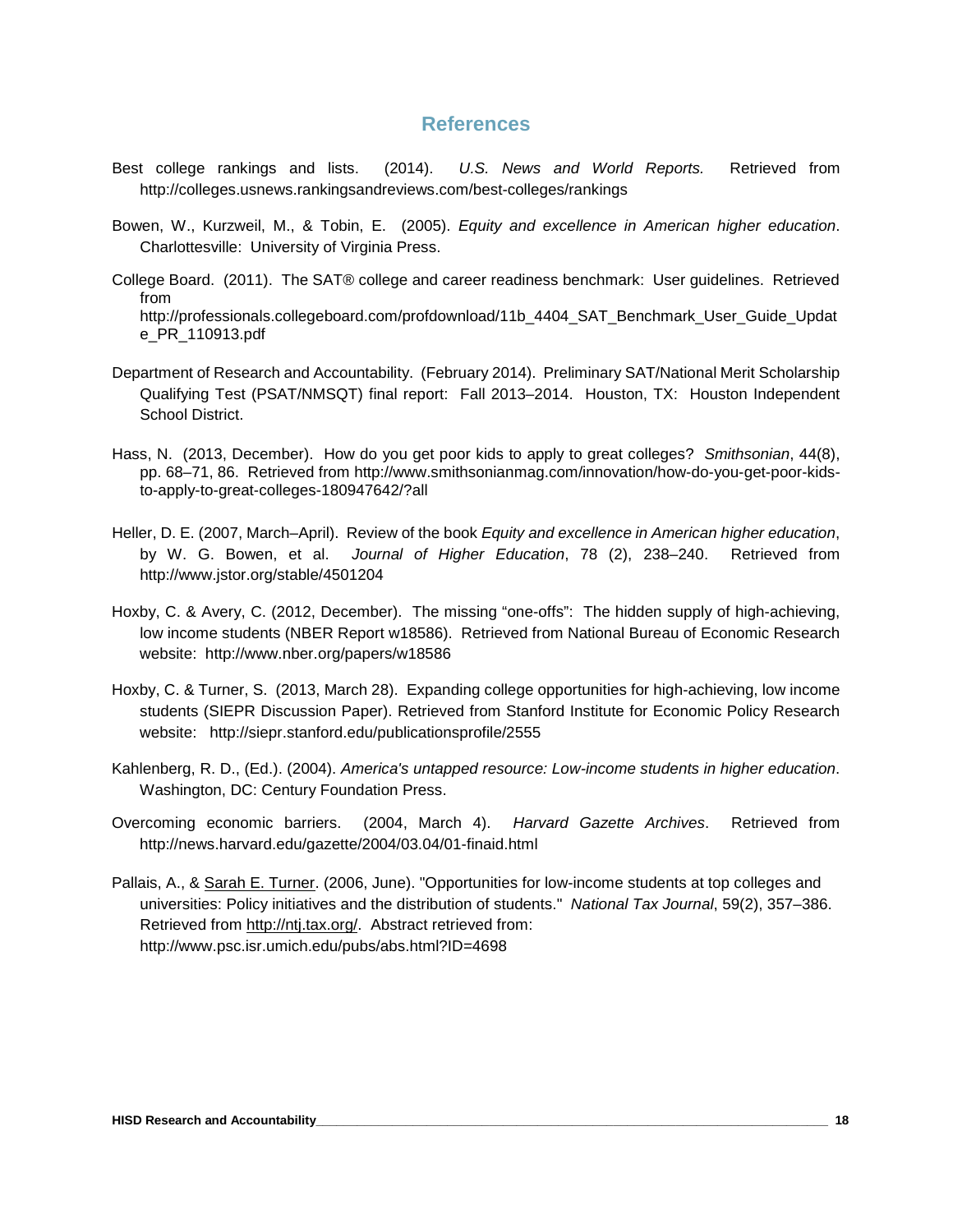| Table 1. EMERGE-HISD Enrollment, Participation, and Retention Rates, 2013-2014 |          |         |          |       |     |          |                |       |       |       |
|--------------------------------------------------------------------------------|----------|---------|----------|-------|-----|----------|----------------|-------|-------|-------|
|                                                                                |          | Grade 9 | Grade 10 |       |     | Grade 11 | Grade 12       |       | TOTAL |       |
|                                                                                | N        | %       | N        | %     | N   | %        | N              | %     | N     | %     |
| <b>Enrollment</b>                                                              |          |         |          |       |     |          |                |       |       |       |
| 2013-2014                                                                      | 63       | 100.0   | 104      | 100.0 | 124 | 100.0    | 71             | 100.0 | 362   | 100.0 |
| <b>Registrations</b>                                                           |          |         |          |       |     |          |                |       |       |       |
| Re-registered                                                                  | 0        | 0.0     | 12       | 11.5  | 27  | 21.8     | 68             | 95.8  | 107   | 29.6  |
| from 2012-2013                                                                 |          |         |          |       |     |          |                |       |       |       |
| <b>Participation Rates</b>                                                     |          |         |          |       |     |          |                |       |       |       |
| <b>Attended Tufts</b>                                                          | 1        | 1.6     | 86       | 82.7  | 7   | 5.6      | $\Omega$       | 0.0   | 94    | 26.0  |
| Event                                                                          |          |         |          |       |     |          |                |       |       |       |
| <b>Attended Yale</b>                                                           | $\Omega$ | 0.0     | $\Omega$ | 0.0   | 91  | 73.4     | $\Omega$       | 0.0   | 91    | 25.1  |
| Event                                                                          |          |         |          |       |     |          |                |       |       |       |
| <b>Retention Rates</b>                                                         |          |         |          |       |     |          |                |       |       |       |
| <b>Retained in</b>                                                             | 54       | 85.7    | 94       | 90.4  | 105 | 84.7     | 64             | 90.1  | 317   | 87.6  |
| program                                                                        |          |         |          |       |     |          |                |       |       |       |
| <b>Exited from</b>                                                             | 9        | 14.3    | 10       | 9.6   | 19  | 15.3     | $\overline{7}$ | 9.9   | 45    | 12.4  |
| program                                                                        |          |         |          |       |     |          |                |       |       |       |

Notes: Typical reasons that a student might not be retained in the program include not meeting attendance guidelines, not submitting EMERGE assignments in a timely manner, and exiting voluntarily due to competing time priorities.

Percentages may not total 100 due to rounding.

Source: EMERGE-HISD enrollment records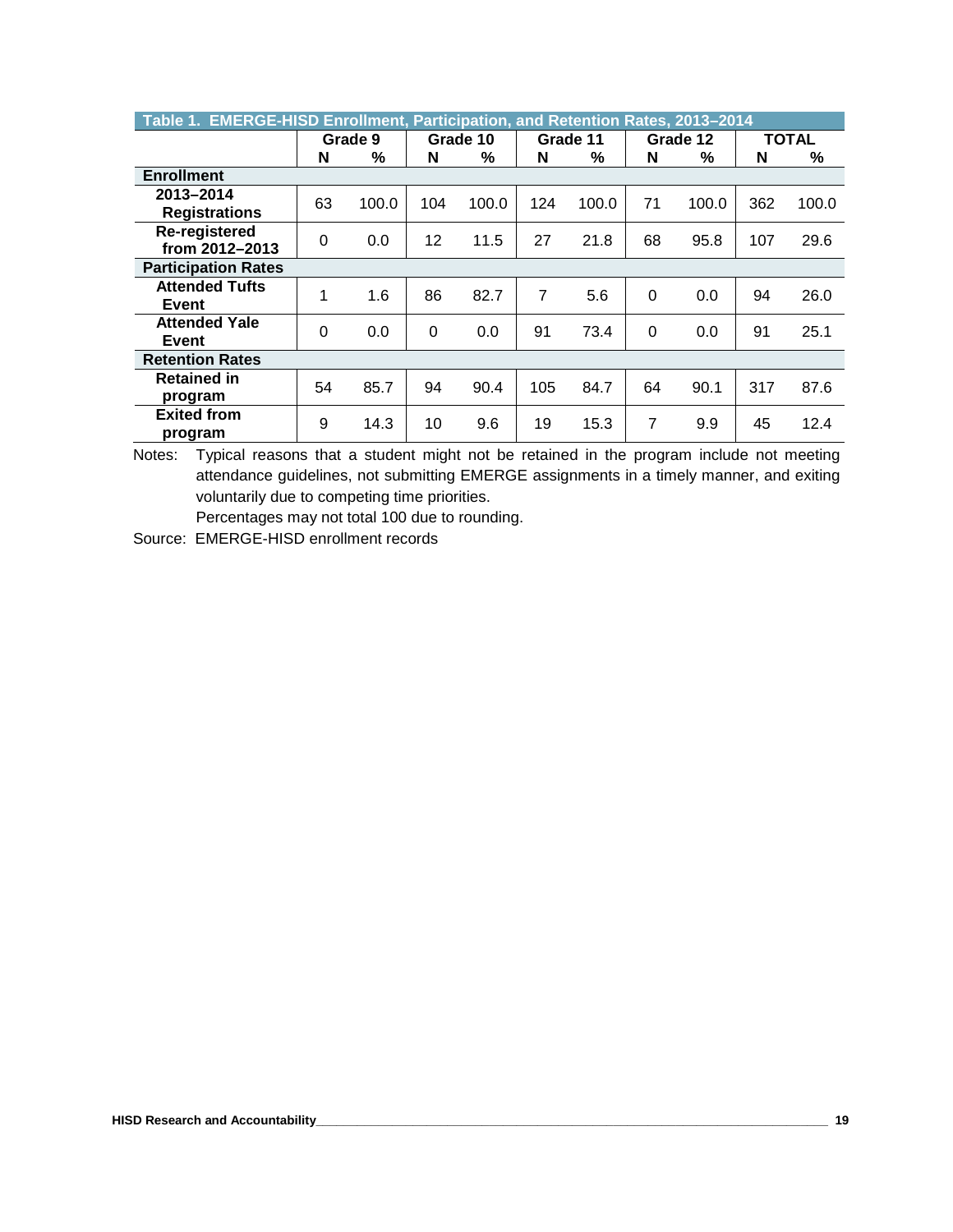| Level, 2013–2014                                    |                         |                  |                |          |                         |          |                 |          |                |
|-----------------------------------------------------|-------------------------|------------------|----------------|----------|-------------------------|----------|-----------------|----------|----------------|
| <b>School Site</b>                                  |                         | Grade 9          |                | Grade 10 |                         | Grade 11 |                 | Grade 12 | <b>Total</b>   |
|                                                     | N                       | %                | N              | $\%$     | N                       | %        | N               | $\%$     | N              |
| Bellaire HS*                                        | $\overline{1}$          | $\overline{3.2}$ | 18             | 58.1     | $\overline{8}$          | 25.8     | $\overline{4}$  | 12.9     | $31*$          |
| Carnegie Vanguard HS                                |                         |                  |                |          | 6                       | 46.2     | $\overline{7}$  | 53.8     | 13             |
| <b>Challenge Early College</b><br><b>HS</b>         |                         |                  |                |          | $\overline{7}$          | 87.5     | 1               | 12.5     | 8              |
| Chavez HS*                                          | 9                       | 20.0             | 8              | 17.8     | 19                      | 42.2     | 9               | 20.0     | 45*            |
| Davis HS*                                           | $\overline{7}$          | 38.9             | $\overline{7}$ | 38.9     | $\overline{4}$          | 22.2     |                 |          | $18*$          |
| DeBakey HSHP*                                       |                         |                  | 6              | 27.3     | 10                      | 45.5     | 6               | 27.3     | $22*$          |
| East Early College HS                               |                         |                  |                |          | 3                       | 60.0     | $\overline{2}$  | 40.0     | 5              |
| Eastwood Academy*                                   | 4                       | 8.5              | 12             | 25.5     | 12                      | 25.5     | 19              | 40.4     | $47*$          |
| <b>Energized for STEM</b><br>Academy*               | $\overline{7}$          | 50.0             | 5              | 35.7     | $\overline{2}$          | 14.3     |                 |          | $14*$          |
| Furr HS*                                            | 5                       | 38.5             | 6              | 46.2     |                         |          | $\overline{2}$  | 15.4     | $13*$          |
| Houston Academy for<br><b>International Studies</b> |                         |                  |                |          | $\overline{4}$          | 100.0    |                 |          | 4              |
| Houston<br>Math/Science/Technology<br>Center        |                         |                  |                |          | $\overline{2}$          | 66.7     | 1               | 33.3     | 3              |
| Jordan HS                                           |                         |                  |                |          | $\mathbf{1}$            | 100.0    |                 |          | 1              |
| Lamar HS*                                           | 5                       | 15.6             | 12             | 37.5     | 10                      | 31.3     | 5               | 15.6     | $32*$          |
| Law Enforcement and<br><b>Criminal Justice HS</b>   |                         |                  |                |          | $\overline{2}$          | 66.7     | 1               | 33.3     | 3              |
| Lee HS                                              |                         |                  |                |          | 1                       | 50.0     | 1               | 50.0     | $\overline{2}$ |
| Madison HS*                                         | 5                       | 55.6             | $\overline{4}$ | 44.4     |                         |          |                 |          | $9*$           |
| Performing and Visual<br>Arts HS                    |                         |                  |                |          | 1                       | 33.3     | $\overline{2}$  | 66.7     | 3              |
| Reagan HS*                                          | $\overline{2}$          | 14.3             | 8              | 57.1     | 3                       | 21.4     | 1               | 7.1      | $14*$          |
| Sharpstown HS*                                      | 3                       | 10.0             | 11             | 36.7     | 15                      | 50.0     | 1               | 3.3      | $30*$          |
| Sharpstown International<br>School                  |                         |                  |                |          |                         |          | 1               | 100.0    | $\mathbf{1}$   |
| <b>Waltrip HS</b>                                   |                         |                  |                |          | $\overline{2}$          | 40.0     | 3               | 60.0     | 5              |
| Washington HS*                                      | $\overline{\mathbf{4}}$ | 50.0             | 1              | 12.5     | $\overline{2}$          | 25.0     | $\mathbf{1}$    | 12.5     | $8*$           |
| <b>Westside HS</b>                                  |                         |                  |                |          | 5                       | 55.6     | 4               | 44.4     | 9              |
| Young Men's College<br>Prep Academy*                | $\overline{7}$          | 58.3             | $\overline{4}$ | 33.3     | $\mathbf{1}$            | 8.3      |                 |          | $12*$          |
| Young Women's College<br>Prep Academy*              | 4                       | 40.0             | $\overline{2}$ | 20.0     | $\overline{\mathbf{4}}$ | 40.0     |                 |          | $10*$          |
| <b>Total</b>                                        | $\overline{63}$         | 17.4             | 104            | 28.7     | 124                     | 34.3     | $\overline{71}$ | 19.6     | 362            |

# **Table 2. Number and Percentage of Students Enrolled in EMERGE-HISD, by School and Grade**

 Notes: \* indicates a designated EMERGE-HISD school meeting site. Percentages may not equal 100 due to rounding.

Source: EMERGE-HISD student roster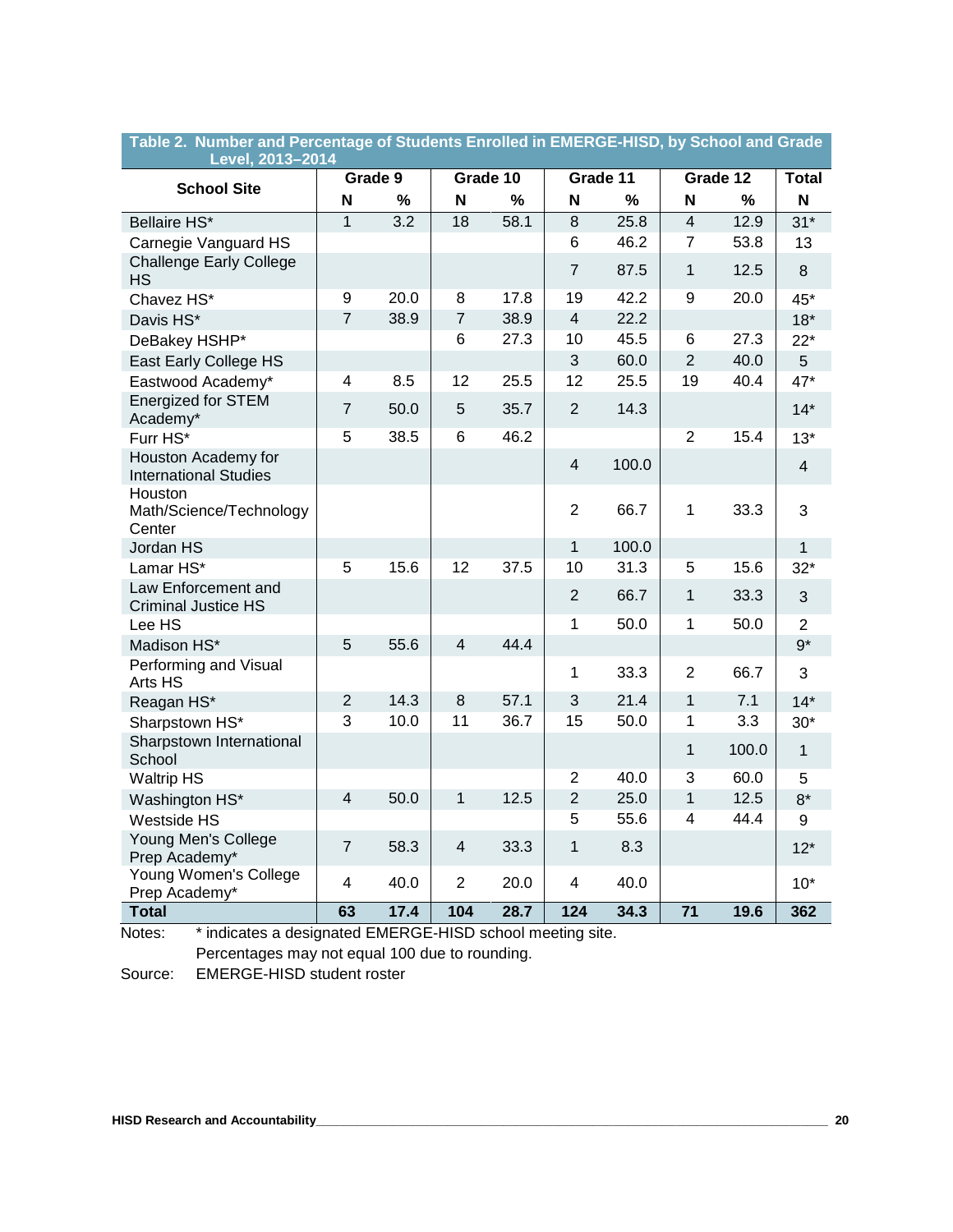| School Students, by Grade Level, 2013-2014   |                  |                   |               |                  |               |                   |                   |             |               |                  |
|----------------------------------------------|------------------|-------------------|---------------|------------------|---------------|-------------------|-------------------|-------------|---------------|------------------|
|                                              | Grade 9          |                   | Grade 10      |                  | Grade 11      |                   | Grade 12          |             | <b>Total</b>  |                  |
|                                              | <b>EMERGE</b>    | <b>HISD</b>       | <b>EMERGE</b> | <b>HISD</b>      | <b>EMERGE</b> | <b>HISD</b>       | <b>EMERGE</b>     | <b>HISD</b> | <b>EMERGE</b> | <b>HISD</b>      |
|                                              | %                | ℅                 | %             | %                | %             | %                 | ℅                 | %           | %             | ℅                |
| <b>Gender</b>                                |                  |                   |               |                  |               |                   |                   |             |               |                  |
| Female                                       | 54.0             | 47.6              | 61.5          | 49.7             | 66.1          | 51.0              | 52.1              | 49.7        | 59.9          | 49.4             |
| <b>Male</b>                                  | 46.0             | $\overline{52.4}$ | 38.5          | 50.3             | 33.9          | 49.0              | $\overline{47.9}$ | 50.3        | 40.1          | 50.6             |
| <b>Race/Ethnicity</b>                        |                  |                   |               |                  |               |                   |                   |             |               |                  |
| <b>African</b>                               | 22.2             | 27.2              | 28.8          | 26.4             | 21.8          | 26.4              | 15.5              | 25.8        | 22.7          | 26.5             |
| American                                     |                  |                   |               |                  |               |                   |                   |             |               |                  |
| American<br>Indian                           | 0.0              | 0.2               | 0.0           | 0.4              | 0.0           | 0.3               | 0.0               | 0.3         | 0.0           | 0.3              |
| <b>Asian/Pacific</b><br><b>Islander</b>      | 6.3              | 3.2               | 14.4          | 3.7              | 9.7           | 4.6               | 8.5               | 4.3         | 10.2          | 3.9              |
| <b>Hispanic</b>                              | 68.3             | 60.1              | 53.8          | 57.8             | 63.7          | 58.1              | 70.4              | 59.3        | 63.0          | 58.9             |
| <b>White</b>                                 | $\overline{3.2}$ | 8.5               | 1.9           | 10.8             | 4.0           | 9.9               | 5.6               | 9.8         | 3.6           | 9.7              |
| Two or more                                  | $\overline{0.0}$ | $\overline{0.7}$  | 1.0           | $\overline{0.9}$ | 0.8           | $\overline{0.7}$  | $\overline{0.0}$  | 0.6         | 0.6           | $\overline{0.7}$ |
| <b>Economic Disadvantage</b>                 |                  |                   |               |                  |               |                   |                   |             |               |                  |
| <b>Free Lunch</b>                            | 55.6             | 34.8              | 49.0          | 34.1             | 46.0          | 35.7              | 49.3              | 36.1        | 49.2          | 35.1             |
| <b>Reduced</b>                               |                  |                   |               |                  |               |                   |                   |             |               |                  |
| Lunch                                        | 7.9              | 7.2               | 15.4          | 7.5              | 16.9          | 8.4               | 22.5              | 9.2         | 16.0          | 8.0              |
| Other Econ.<br><b>Disadvantage</b>           | 27.0             | 34.6              | 22.1          | 30.6             | 26.6          | 28.4              | 14.1              | 25.1        | 22.9          | 30.1             |
| No Econ.<br><b>Disadvantage</b>              | 9.5              | 23.4              | 13.5          | 27.8             | 10.5          | 27.5              | 14.1              | 29.5        | 11.9          | 26.7             |
| <b>At-Risk Status</b>                        |                  |                   |               |                  |               |                   |                   |             |               |                  |
| At-Risk                                      | 25.4             | 63.8              | 8.7           | 61.5             | 12.1          | 70.3              | 8.5               | 44.9        | 12.7          | 60.7             |
| <b>Not At-Risk</b>                           | 74.6             | 36.2              | 91.3          | 38.5             | 87.9          | 29.7              | 91.5              | 55.1        | 87.3          | 39.3             |
| <b>Limited English Proficiency (LEP)</b>     |                  |                   |               |                  |               |                   |                   |             |               |                  |
| <b>LEP</b>                                   | 15.9             | 21.0              | 1.0           | 14.7             | 3.2           | 11.8              | 0.0               | 13.9        | 4.1           | 15.8             |
| <b>Not LEP</b>                               | 84.1             | 79.0              | 99.0          | 85.3             | 96.8          | 88.2              | 100.0             | 86.1        | 95.9          | 84.2             |
| <b>Gifted Talented (GT) Status</b>           |                  |                   |               |                  |               |                   |                   |             |               |                  |
| GT                                           | 50.8             | 15.2              | 54.8          | 15.5             | 58.9          | 16.7              | 80.3              | 16.1        | 60.5          | 15.8             |
| <b>Not GT</b>                                | 49.2             | 84.8              | 45.2          | 84.5             | 41.1          | 83.3              | 19.7              | 83.9        | 39.5          | 84.2             |
| <b>Magnet Status</b>                         |                  |                   |               |                  |               |                   |                   |             |               |                  |
| <b>Magnet</b>                                | 41.3             | 19.3              | 48.1          | 21.3             | 51.6          | $\overline{24.6}$ | 52.1              | 22.0        | 48.9          | 21.6             |
| <b>Not Magnet</b>                            | 58.7             | 80.7              | 51.9          | 78.7             | 48.4          | 75.4              | 47.9              | 78.0        | 51.1          | 78.4             |
| <b>Attendance at Zoned School</b>            |                  |                   |               |                  |               |                   |                   |             |               |                  |
| <b>Attended</b><br><b>Zoned School</b>       | 38.1             | 60.8              | 31.7          | 58.7             | 30.9          | 57.1              | 22.2              | 56.6        | 30.7          | 58.5             |
| <b>Did Not Attend</b><br><b>Zoned School</b> | 57.1             | 34.4              | 63.5          | 35.5             | 68.3          | 38.8              | 75.0              | 40.6        | 66.3          | 37.1             |
| <b>Not</b><br><b>Designated</b>              | 4.8              | 4.8               | 4.8           | 5.7              | 0.8           | 4.1               | 2.8               | 2.8         | 3.0           | 4.4              |

**Table 3. EMERGE-HISD Demographic Characteristics Compared to Demographics of All HISD High** 

Note: Percentages may not total 100 due to rounding.

 Sources: EMERGE-HISD enrollment records; PEIMS; and Chancery magnet student and zoned school records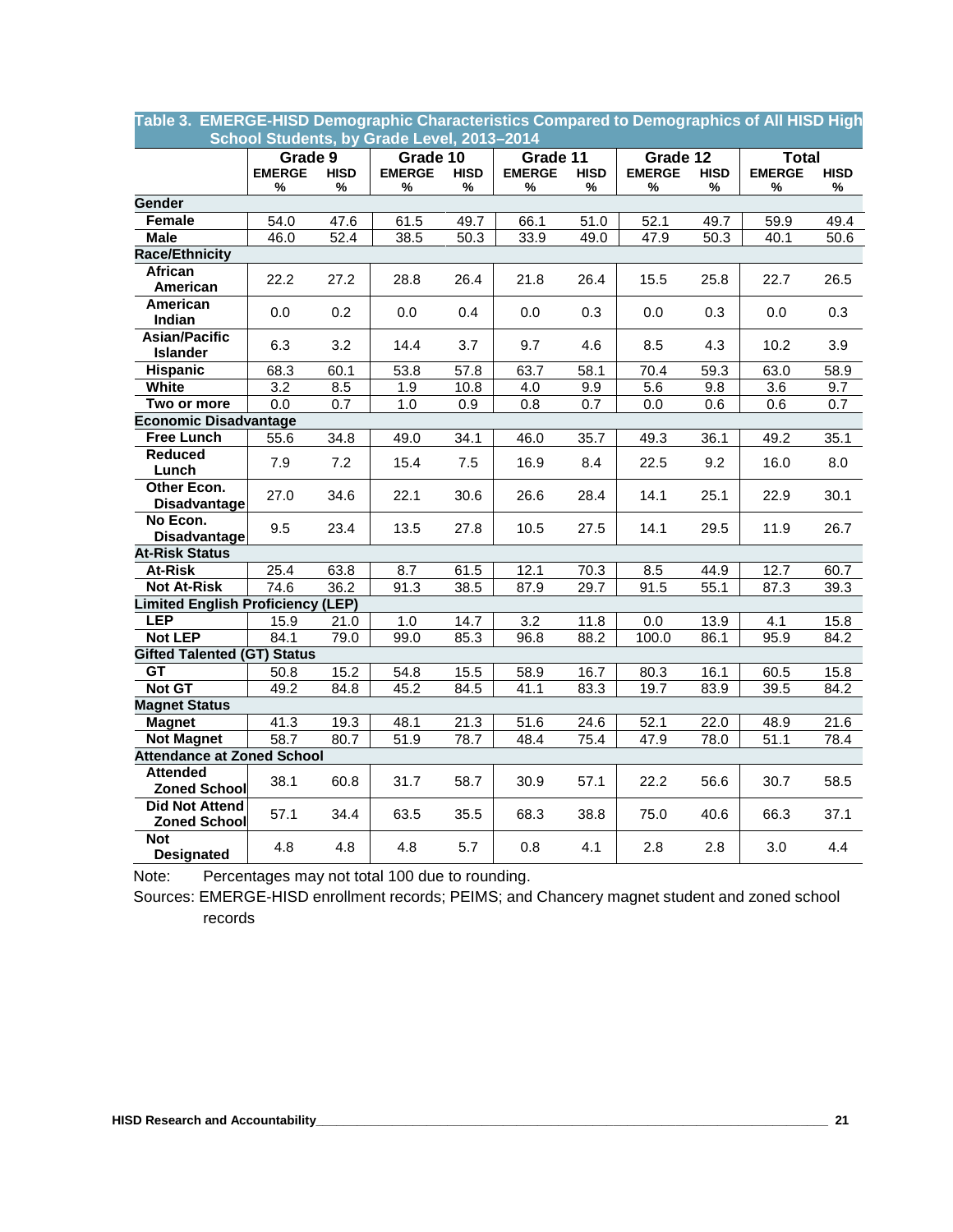| Table 4. Results for Chi-Square Tests of the Differences in Demographics<br>between Students Enrolled in EMERGE-HISD and All Other HISD High<br>School Students, 2013-2014 |                             |         |                   |  |  |  |  |  |
|----------------------------------------------------------------------------------------------------------------------------------------------------------------------------|-----------------------------|---------|-------------------|--|--|--|--|--|
| <b>Characteristic</b>                                                                                                                                                      | <b>Chi-Square</b>           | р       | <b>Cramer's V</b> |  |  |  |  |  |
| Gender                                                                                                                                                                     | $X^2(1, N=49, 451) = 16.4$  | $-.001$ | .02               |  |  |  |  |  |
| <b>Race/Ethnicity</b>                                                                                                                                                      | $X^2(5, N=49, 451) = 55.9$  | $-.001$ | .03               |  |  |  |  |  |
| <b>Economic Disadvantage</b>                                                                                                                                               | $X^2(3, N=49, 451) = 86.3$  | $-.001$ | .04               |  |  |  |  |  |
| <b>At-Risk Status</b>                                                                                                                                                      | $X^2(1, N=49, 451) = 352.9$ | $-.001$ | .08               |  |  |  |  |  |
| <b>Limited English Proficiency</b><br><b>Status</b>                                                                                                                        | $X^2(1, N=49, 451) = 37.3$  | $-.001$ | .03               |  |  |  |  |  |
| <b>Gifted Talented Status</b>                                                                                                                                              | $X^2(1, N=49, 451) = 548.5$ | $-.001$ | .11               |  |  |  |  |  |
| <b>Magnet Student Status</b>                                                                                                                                               | $X^2(1, N=49, 442) = 160.8$ | $-.001$ | .06               |  |  |  |  |  |
| <b>Attendance at Zoned School</b>                                                                                                                                          | $X^2(1, N=47, 252) = 130.5$ | $-.001$ | .05               |  |  |  |  |  |

Note: Effect size conventions for Cramer's V are: .10 indicates a small effect, .30 indicates a medium effect, and .50 indicates a large effect.

| Table 5. EMERGE-HISD Academic Performance Compared to Academic Performance of All HISD<br>High School Students, by Grade Level, 2013-2014 |                          |             |                           |             |               |                     |                       |                         |                        |             |
|-------------------------------------------------------------------------------------------------------------------------------------------|--------------------------|-------------|---------------------------|-------------|---------------|---------------------|-----------------------|-------------------------|------------------------|-------------|
|                                                                                                                                           | Grade 9<br><b>EMERGE</b> | <b>HISD</b> | Grade 10<br><b>EMERGE</b> | <b>HISD</b> | <b>EMERGE</b> | Grade 11            |                       | Grade 12<br><b>HISD</b> | Total<br><b>EMERGE</b> | <b>HISD</b> |
|                                                                                                                                           | Mean                     | Mean        | Mean                      | Mean        | Mean          | <b>HISD</b><br>Mean | <b>EMERGE</b><br>Mean | Mean                    | Mean                   | Mean        |
| <b>PSAT/NMSQT Score</b>                                                                                                                   |                          |             |                           |             |               |                     |                       |                         |                        |             |
| <b>Critical</b><br><b>Reading</b>                                                                                                         | 42.4                     | 34.9        | 49.6                      | 37.6        | 54.9          | 39.9                | $\star$               | 33.3                    | 50.2                   | 37.1        |
| <b>Mathematics</b>                                                                                                                        | 45.0                     | 36.6        | 51.1                      | 39.2        | 56.9          | 42.4                | $\star$               | 34.8                    | 52.2                   | 39.1        |
| Writina                                                                                                                                   | 40.8                     | 34.4        | 48.0                      | 37.0        | 52.1          | 39.4                | $\star$               | 32.2                    | 48.1                   | 36.6        |
| <b>Composite</b>                                                                                                                          | 128.1                    | 106.0       | 148.8                     | 113.9       | 163.9         | 122.0               | $\star$               | 100.6                   | 150.6                  | 113.0       |
| <b>School Day SAT Score</b>                                                                                                               |                          |             |                           |             |               |                     |                       |                         |                        |             |
| Reading                                                                                                                                   | $\star$                  | 307.5       | $\star$                   | 354.8       | 558.5         | 394.2               | $\star$               | 329.1                   | 557.2                  | 392.6       |
| <b>Mathematics</b>                                                                                                                        | $\star$                  | 360.0       | $\star$                   | 371.0       | 589.3         | 426.5               | $\star$               | 340.9                   | 588.3                  | 424.3       |
| Writing                                                                                                                                   | $\star$                  | 307.5       | $\star$                   | 340.0       | 554.9         | 389.9               | $\star$               | 295.5                   | 553.2                  | 387.9       |
| <b>Composite</b>                                                                                                                          | $\star$                  | 975.0       | $\ast$                    | 1069.2      | 1716.6        | 1250.6              | $\ast$                | 965.5                   | 1712.5                 | 1243.2      |
| <b>Grade Point Average</b>                                                                                                                |                          |             |                           |             |               |                     |                       |                         |                        |             |
| <b>End of Year</b>                                                                                                                        | 4.0                      | 2.3         | 4.2                       | 2.6         | 4.2           | 2.7                 | 4.2                   | 2.8                     | 4.2                    | 2.6         |
| Rigorous Courses (PreAP, AP, PreIB, and IB)                                                                                               |                          |             |                           | Taken       |               |                     |                       |                         |                        |             |
| <b>Total Courses</b>                                                                                                                      | 8.4                      | 8.8         | 8.3                       | 8.9         | 8.0           | 8.8                 | 8.5                   | 8.2                     | 8.3                    | 8.7         |
| <b>Rigorous</b><br><b>Courses</b>                                                                                                         | 4.3                      | 1.6         | 5.0                       | 1.8         | 5.0           | 1.7                 | 5.7                   | 1.5                     | 5.0                    | 1.7         |

Note: \* Results for fewer than five students are not reported.

Sources: College Board Fall 2013 PSAT/NMSQT and Spring 2014 school day SAT files, Chancery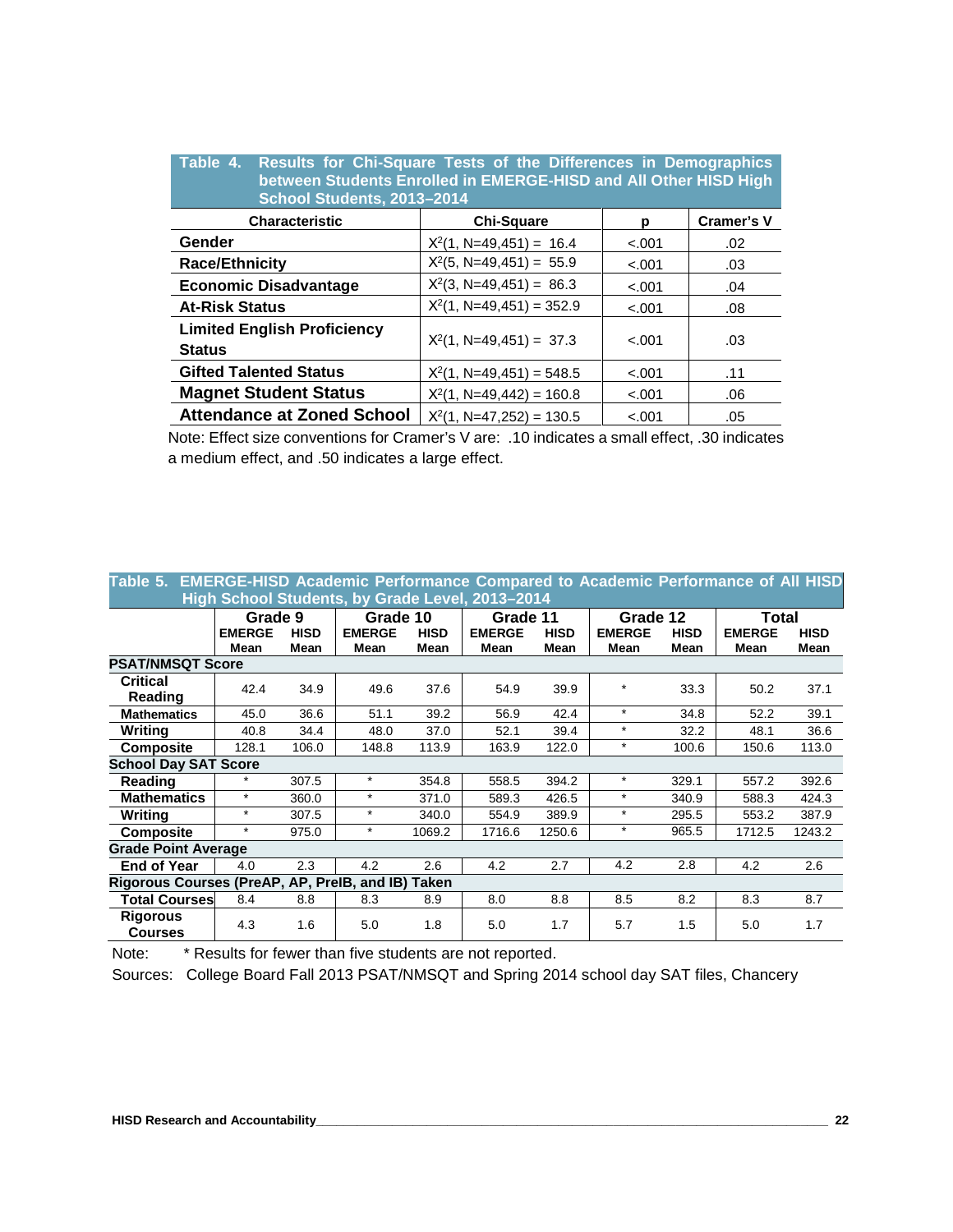| Table 6. Independent Sample t Test of the PSAT/NMSQT Scores of EMERGE-HISD Students |
|-------------------------------------------------------------------------------------|
| and of All Other HISD High School Students, 2013-2014                               |

| <b>Groups</b>               | N      | Mean  | <b>Std. Deviation</b> |                   |        |     |
|-----------------------------|--------|-------|-----------------------|-------------------|--------|-----|
| <b>EMERGE-HISD Students</b> | 286    | 150.6 | 27.1                  |                   |        |     |
| All Other HISD Students     | 31.647 | 112.7 | 26.3                  |                   |        |     |
| <b>Total</b>                | 31.933 | 113.0 | 26.6                  | $t(31931) = 24.2$ | - .001 | 1.4 |

Note: Effect size conventions for *d* are: .2 is small, .5 is medium, and .8 is large.

# **Table 7. Independent Sample** *t* **Test of the SAT Scores of EMERGE-HISD Students and of All Other HISD High School Students, 2013–2014**

| <b>Groups</b>               | N     | Mean   | <b>Std. Deviation</b> |                   |        |     |  |  |
|-----------------------------|-------|--------|-----------------------|-------------------|--------|-----|--|--|
| <b>EMERGE-HISD Students</b> | 123   | 1712.5 | 246.4                 |                   |        |     |  |  |
| All Other HISD Students     | 8.372 | 1236.3 | 309.8                 |                   |        |     |  |  |
| Total                       | 8.495 | 1243.2 | 314.1                 | $t(127.7) = 21.2$ | 001. > | 1.9 |  |  |

Note: Effect size conventions for *d* are: .2 is small, .5 is medium, and .8 is large.

| Table 8. Independent Sample t Test of the Grade Point Averages of EMERGE-HISD Students<br>and of All Other HISD High School Students, 2013-2014 |        |      |                       |                   |        |     |  |
|-------------------------------------------------------------------------------------------------------------------------------------------------|--------|------|-----------------------|-------------------|--------|-----|--|
| <b>Groups</b>                                                                                                                                   | N      | Mean | <b>Std. Deviation</b> |                   |        | d   |  |
| <b>EMERGE-HISD Students</b>                                                                                                                     | 362    | 4.19 | 0.39                  |                   |        |     |  |
| All Other HISD Students                                                                                                                         | 47.189 | 2.56 | 0.97                  |                   |        |     |  |
| <b>Total</b>                                                                                                                                    | 47.551 | 2.57 | 0.98                  | $t(397.0) = 78.9$ | < .001 | 4.2 |  |

Note: Effect size conventions for *d* are: .2 is small, .5 is medium, and .8 is large.

| Table 9. Independent Sample t Test of the Number of Rigorous Courses Taken by EMERGE-<br>HISD Students and by All Other HISD High School Students, 2013-2014 |        |      |                       |                   |        |     |  |
|--------------------------------------------------------------------------------------------------------------------------------------------------------------|--------|------|-----------------------|-------------------|--------|-----|--|
| <b>Groups</b>                                                                                                                                                | N      | Mean | <b>Std. Deviation</b> |                   |        | a   |  |
| <b>EMERGE-HISD Students</b>                                                                                                                                  | 360    | 5.0  | 1.4                   |                   |        |     |  |
| All Other HISD Students                                                                                                                                      | 46.854 | 1.6  | 2.0                   |                   |        |     |  |
| <b>Total</b>                                                                                                                                                 | 47.214 | 1.7  | 2.0                   | $t(369.8) = 44.7$ | - .001 | 2.4 |  |

Note: Effect size conventions for *d* are: .2 is small, .5 is medium, and .8 is large.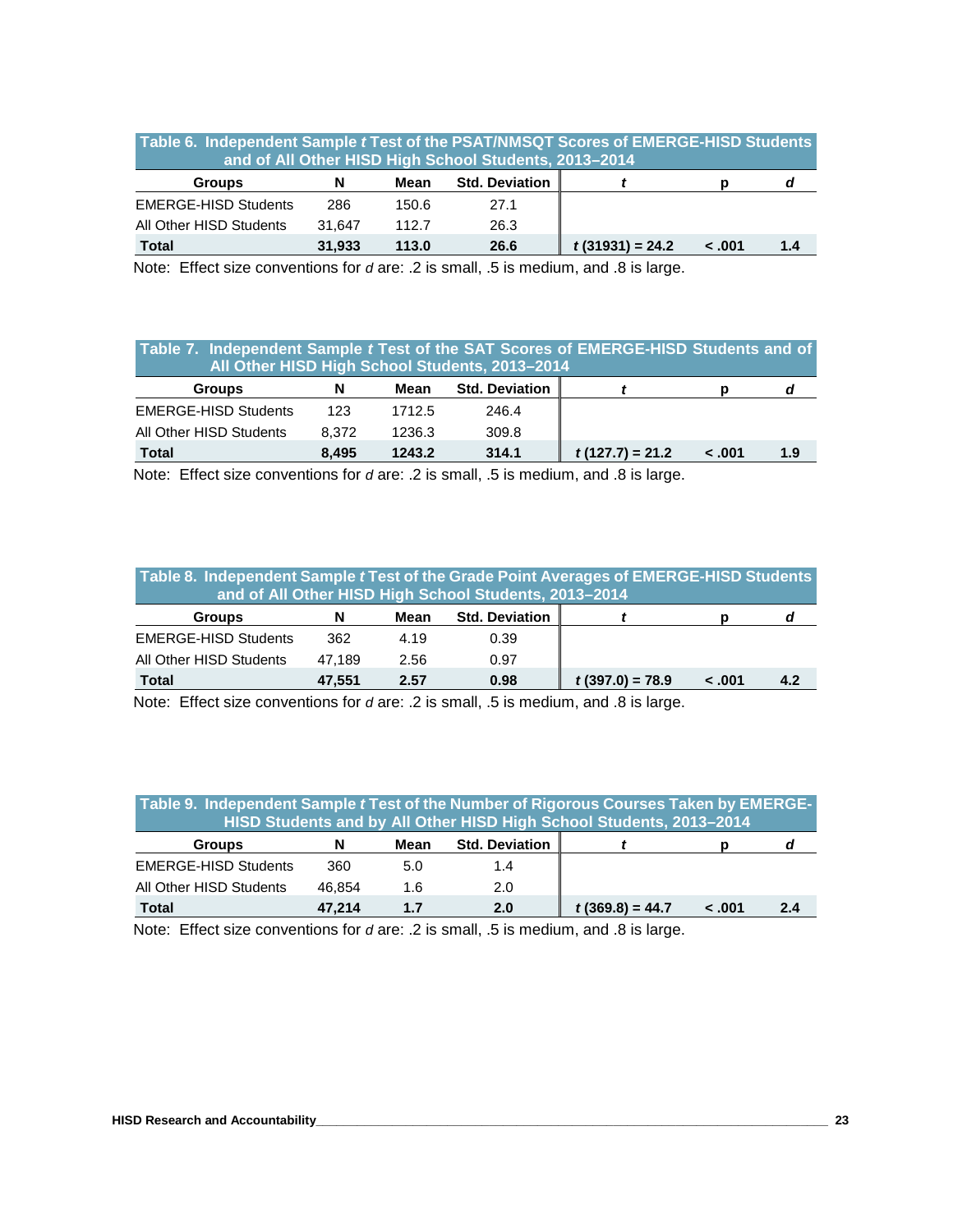#### **Table 10. Number of 2014 Acceptances of EMERGE-HISD Students to the Top 100 Research Institutions of Higher Education, as ranked by** *U.S. News and World Report* **(USNWP), and the Number of EMEGE-HISD Students Reporting Plans to Attend, as of July 29, 2014**

|                                             | <b>N</b> of Applications       | <b>N</b> of Students       |
|---------------------------------------------|--------------------------------|----------------------------|
|                                             | <b>Resulting in Admission,</b> | <b>Accepting Admission</b> |
| <b>Institution</b>                          | Unconditional/                 | (as of the end of July     |
|                                             | Conditional (if needed)        | 2014)                      |
| American University                         | 1                              |                            |
| <b>Baylor University</b>                    | 8/1                            | $\mathbf{1}$               |
| <b>Boston College</b>                       | 0/1                            |                            |
| <b>Brandeis University</b>                  | 3                              | $\mathbf{1}$               |
| <b>Brown University</b>                     | 4                              |                            |
| <b>Carnegie Mellon University</b>           | $\overline{4}$                 | $\mathbf{1}$               |
| Case Western Reserve University             | $\mathbf{1}$                   |                            |
| <b>Clark University</b>                     | 17                             | $\mathbf{1}$               |
| Columbia University                         | $\overline{2}$                 |                            |
| <b>Cornell University</b>                   | $\mathbf{1}$                   |                            |
| <b>Duke University</b>                      | $\overline{2}$                 |                            |
| <b>Emory University</b>                     | 3                              |                            |
| Fordham University                          | 1                              |                            |
| Georgetown University                       | $\overline{2}$                 | $\mathbf{1}$               |
| <b>Harvard College</b>                      | $\overline{2}$                 | 1                          |
| Johns Hopkins University                    | 3                              | $\overline{2}$             |
| <b>New York University</b>                  | $\overline{c}$                 |                            |
| Northeastern University                     | 5                              |                            |
| Northwestern University                     | $\overline{2}$                 |                            |
| Pepperdine University                       | $\overline{1}$                 | $\mathbf{1}$               |
| <b>Princeton University</b>                 | 1                              |                            |
| <b>Purdue University</b>                    | 1                              |                            |
| <b>Rice University</b>                      | 3                              | $\mathbf{1}$               |
| <b>Stanford University</b>                  | 4                              | 3                          |
| <b>Syracuse University</b>                  | 1                              |                            |
| Texas A&M University-College                | 17                             | $\overline{7}$             |
| <b>Station</b>                              |                                |                            |
| <b>Texas Christian University</b>           | $\mathbf{1}$                   |                            |
| <b>Tufts University</b>                     | 5                              | 3                          |
| University of California-Irvine             | 1                              |                            |
| University of California-Los Angeles        | $\overline{2}$                 | $\mathbf{1}$               |
| University of Chicago                       | 1                              |                            |
| University of North Carolina-Chapel<br>Hill | $\overline{2}$                 | $\mathbf{1}$               |
| University of Notre Dame                    | $\overline{3}$                 |                            |
| University of Pennsylvania                  | 3                              | $\mathbf{1}$               |
| University of Pittsburgh                    | 1                              |                            |
| University of Rochester                     | 3/1                            | 2                          |
| University of Southern California           | $\mathbf{1}$                   |                            |
| University of Texas-Austin                  | 30/2                           | $\mathbf{1}$               |
| University of Virginia                      | 3                              | $\overline{c}$             |
| <b>Wake Forest University</b>               | 1                              | $\mathbf{1}$               |
| Washington University in St. Louis          | $\overline{c}$                 | 1                          |
| <b>Yale University</b>                      | 5                              | 3                          |
| <b>TOTAL</b>                                | 160                            | 36                         |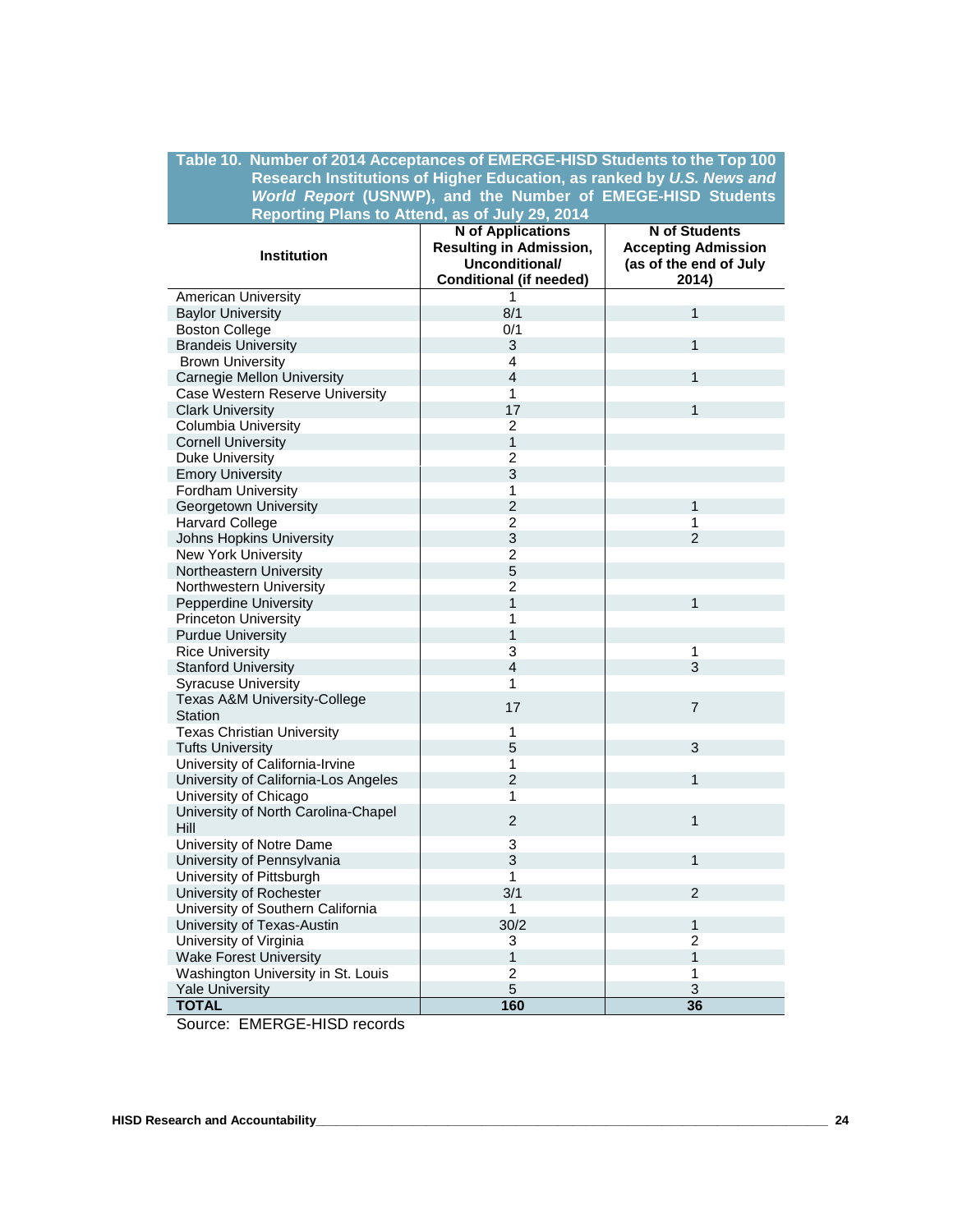## **Table 11. Number of 2014 Acceptances of EMERGE-HISD Students to the top 100 Liberal Arts Institutions of Higher Education, as ranked by** *U.S. News and World Report* **(USNWP, and the Number of EMEGE-HISD Students Reporting Plans to Attend, as of July 29, 2014**

| <b>Institution</b>           | <b>N</b> of Applications<br><b>Resulting in Admission,</b><br>Unconditional/ | N of Students<br><b>Accepting Admission</b> |  |  |
|------------------------------|------------------------------------------------------------------------------|---------------------------------------------|--|--|
|                              | <b>Conditional (if needed)</b>                                               | (as of the end of July<br>2014)             |  |  |
| Agnes Scott College          | $\overline{2}$                                                               |                                             |  |  |
| Allegheny College            | $\overline{2}$                                                               |                                             |  |  |
| Amherst College              | 5                                                                            | $\overline{2}$                              |  |  |
| <b>Austin College</b>        | $\overline{7}$                                                               | $\mathbf{1}$                                |  |  |
| <b>Beloit College</b>        | $\overline{2}$                                                               |                                             |  |  |
| <b>Bryn Mawr College</b>     | $\overline{1}$                                                               |                                             |  |  |
| <b>Carleton College</b>      | 1                                                                            | $\mathbf{1}$                                |  |  |
| <b>Colgate University</b>    | 1                                                                            |                                             |  |  |
| College of the Holy Cross    | $\overline{2}$                                                               |                                             |  |  |
| <b>DePauw University</b>     | 3                                                                            |                                             |  |  |
| <b>Grinnell College</b>      | $\overline{2}$                                                               |                                             |  |  |
| <b>Hamilton College</b>      | 1                                                                            |                                             |  |  |
| <b>Hendrix College</b>       | $\overline{2}$                                                               |                                             |  |  |
| Knox College                 | $\overline{2}$                                                               |                                             |  |  |
| Lawrence University          | 1                                                                            |                                             |  |  |
| Lewis & Clark College        | $\overline{2}$                                                               |                                             |  |  |
| Middlebury College           | $\overline{2}$                                                               | 1                                           |  |  |
| Millsaps College             | $\mathbf{1}$                                                                 |                                             |  |  |
| Muhlenberg College           | 1                                                                            |                                             |  |  |
| Oberlin College              | $\overline{1}$                                                               |                                             |  |  |
| Occidental College           | $\overline{4}$                                                               | 1                                           |  |  |
| Ohio Wesleyan University     | $\overline{1}$                                                               |                                             |  |  |
| <b>Pitzer College</b>        | 3                                                                            | $\mathbf{1}$                                |  |  |
| Pomona College               | $\overline{1}$                                                               |                                             |  |  |
| Rhodes College               | 1                                                                            | $\mathbf{1}$                                |  |  |
| Smith College                | $\overline{4}$                                                               | $\overline{2}$                              |  |  |
| Southwestern University      | 1                                                                            |                                             |  |  |
| St. Lawrence University      | $\overline{1}$                                                               |                                             |  |  |
| St. Olaf College             | 1                                                                            |                                             |  |  |
| <b>Swarthmore College</b>    | $\overline{2}$                                                               | $\mathbf{1}$                                |  |  |
| <b>Trinity College</b>       | 1                                                                            | 1                                           |  |  |
| University of Richmond       | $\overline{2}$                                                               |                                             |  |  |
| <b>Ursinus College</b>       | 3                                                                            |                                             |  |  |
| <b>Wellesley College</b>     | 1                                                                            |                                             |  |  |
| Wesleyan University          | 1                                                                            |                                             |  |  |
| <b>Willamette University</b> | $\overline{4}$                                                               |                                             |  |  |
| Williams College             | 1                                                                            | $\mathbf{1}$                                |  |  |
| <b>Wofford College</b>       | 1                                                                            |                                             |  |  |
| <b>TOTAL</b>                 | $\overline{74}$                                                              | 13                                          |  |  |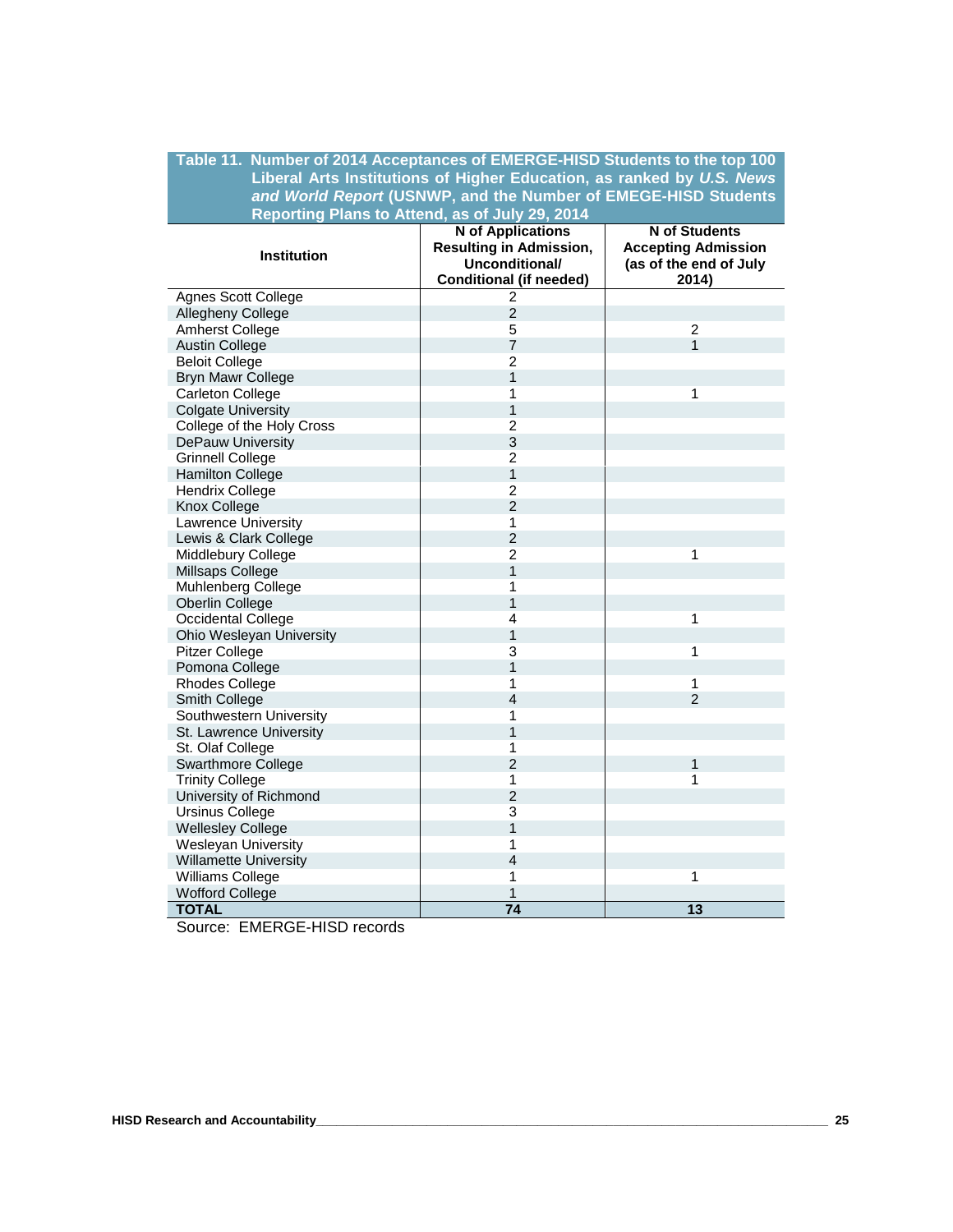#### **Table 12. Number of 2014 Acceptances of EMERGE-HISD Students to Institutions Other than Those in the Top 100 Research or Liberal Arts Institutions, as ranked by** *U.S. News and World Reports* **(USNW), and the Number of EMEGE-HISD Students Reporting Plans to Attend, as of July 29, 2014**

| <b>Institution</b>                           | <b>N</b> of Applications<br><b>Resulting in Admission,</b><br>Unconditional/<br><b>Conditional (if needed)</b> | N of Students<br><b>Accepting Admission</b><br>(as of the end of July<br>2014) |  |  |
|----------------------------------------------|----------------------------------------------------------------------------------------------------------------|--------------------------------------------------------------------------------|--|--|
| Abilene Christian University                 | 1                                                                                                              |                                                                                |  |  |
| <b>Albright College</b>                      | 1                                                                                                              |                                                                                |  |  |
| Arizona State University                     | 1                                                                                                              |                                                                                |  |  |
| Carroll College (Montana)                    | $\overline{2}$                                                                                                 |                                                                                |  |  |
| Carroll University (Wisconsin)               | 6                                                                                                              |                                                                                |  |  |
| <b>Gordon College</b>                        | 1                                                                                                              |                                                                                |  |  |
| <b>Houston Baptist University</b>            | 3                                                                                                              |                                                                                |  |  |
| Houston Community College System             | 1                                                                                                              |                                                                                |  |  |
| <b>Lamar University</b>                      | 1                                                                                                              |                                                                                |  |  |
| Louisiana State University (Honors<br>Coll.) | 1                                                                                                              |                                                                                |  |  |
| Loyola University New Orleans                | 1                                                                                                              |                                                                                |  |  |
| Manhattan College                            | 1                                                                                                              |                                                                                |  |  |
| Maryland Institute College of Art            | 1                                                                                                              |                                                                                |  |  |
| Rhode Island School of Design                | 1                                                                                                              |                                                                                |  |  |
| Rochester Institute of Technology            | 1                                                                                                              |                                                                                |  |  |
| Saint Mary's University of Minnesota         | $\overline{1}$                                                                                                 |                                                                                |  |  |
| Sam Houston State University                 | 1                                                                                                              |                                                                                |  |  |
| School of the Art Institute of Chicago       | 1                                                                                                              |                                                                                |  |  |
| School of the Museum of Fine Arts            | 1                                                                                                              |                                                                                |  |  |
| St. Edward's University                      | $\overline{1}$                                                                                                 | $\mathbf{1}$                                                                   |  |  |
| Stonehill College                            | $\overline{2}$                                                                                                 | 1                                                                              |  |  |
| Texas A&M University, Commerce               | 1                                                                                                              |                                                                                |  |  |
| Texas A&M University, Corpus Christi         | 1                                                                                                              |                                                                                |  |  |
| <b>Texas State University</b>                | $\overline{2}$                                                                                                 |                                                                                |  |  |
| <b>Texas Tech University</b>                 | 4                                                                                                              |                                                                                |  |  |
| The Catholic University of America           | 1                                                                                                              |                                                                                |  |  |
| <b>Trinity University</b>                    | $\overline{2}$                                                                                                 |                                                                                |  |  |
| University of Houston                        | 17                                                                                                             | $\overline{2}$                                                                 |  |  |
| University of Mary Hardin-Baylor             | 1                                                                                                              |                                                                                |  |  |
| University of North Texas                    | $\overline{1}$                                                                                                 |                                                                                |  |  |
| University of Oklahoma                       | 1                                                                                                              |                                                                                |  |  |
| University of Texas, Dallas                  | $\overline{4}$                                                                                                 |                                                                                |  |  |
| University of Texas, Pan American            | 3                                                                                                              |                                                                                |  |  |
| University of Texas, San Antonio             | 3                                                                                                              |                                                                                |  |  |
| Virginia Commonwealth University             | 1                                                                                                              |                                                                                |  |  |
| <b>TOTAL</b>                                 | $\overline{72}$                                                                                                | $\overline{\mathbf{4}}$                                                        |  |  |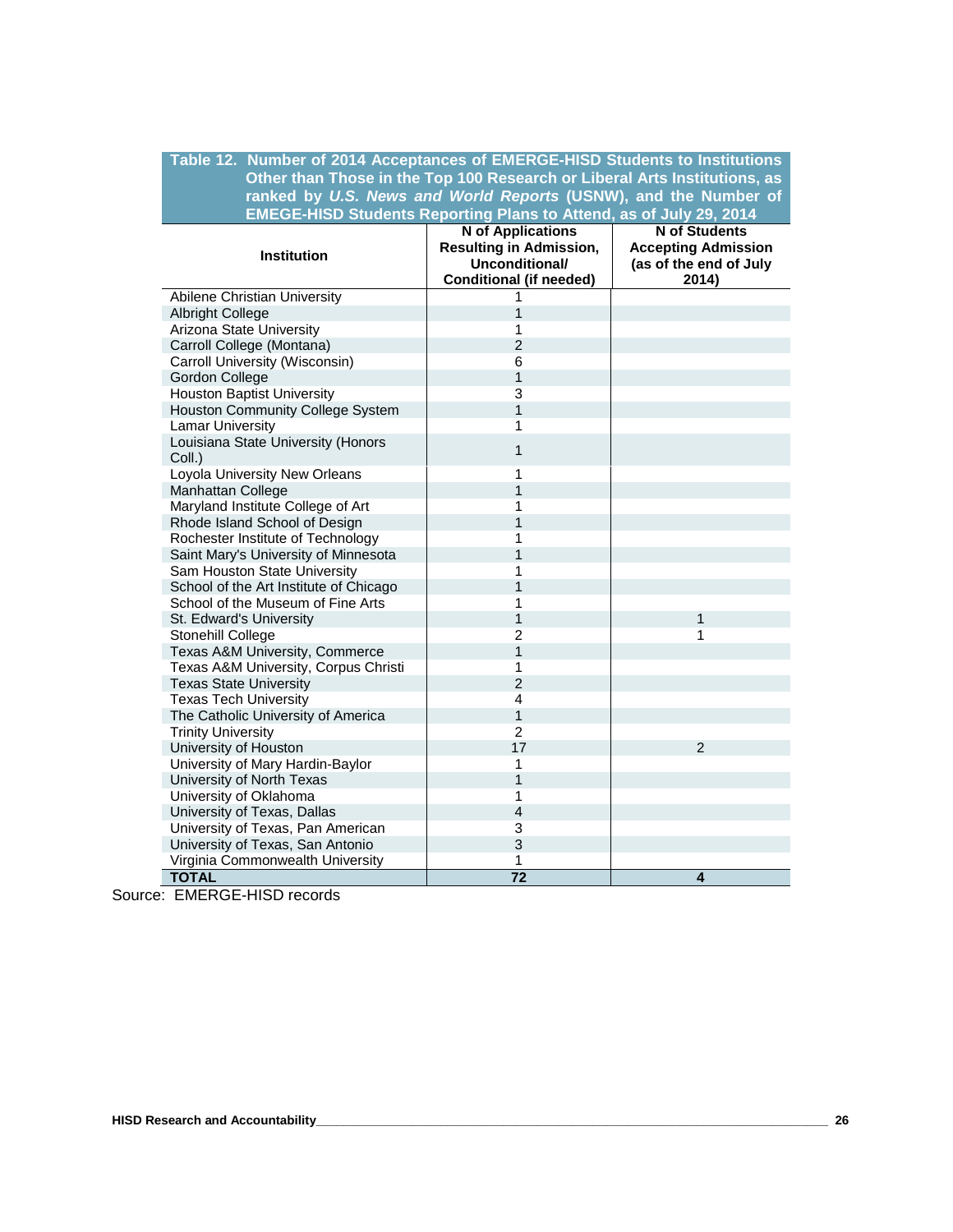| Table 13. Total and Average Financial Aid Packages Awarded to 61 EMERGE-HISD Seniors<br>Who Reported College Acceptance Results, 2013-2014 |    |                      |                                        |                                              |                                     |                                         |
|--------------------------------------------------------------------------------------------------------------------------------------------|----|----------------------|----------------------------------------|----------------------------------------------|-------------------------------------|-----------------------------------------|
| <b>Financial Aid</b><br><b>Packages</b>                                                                                                    | N  | <b>Students</b><br>% | <b>Number</b><br>Οf<br><b>Packages</b> | Aggregate<br>Value of All<br><b>Packages</b> | Average<br>Package<br><b>Amount</b> | Average<br>Cost of<br><b>Attendance</b> |
| Packages from Top 100<br><b>Research Institutions</b>                                                                                      | 31 | 50.8                 | 47                                     | \$2,263,527                                  | \$48,160                            | \$52,633                                |
| Packages from Top 100<br><b>Liberal Arts Institutions</b>                                                                                  | 25 | 41.0                 | 37                                     | \$1,917,478                                  | \$51,824                            | \$58,613                                |
| Packages for Students<br>Who Accepted<br>Admission                                                                                         | 33 | 54.1                 | 33                                     | \$1,748,959                                  | \$52,999                            | \$56,503                                |
| <b>Total</b>                                                                                                                               | 45 | 73.8                 | 102                                    | \$4,825,812                                  | \$47,312                            | \$53,090                                |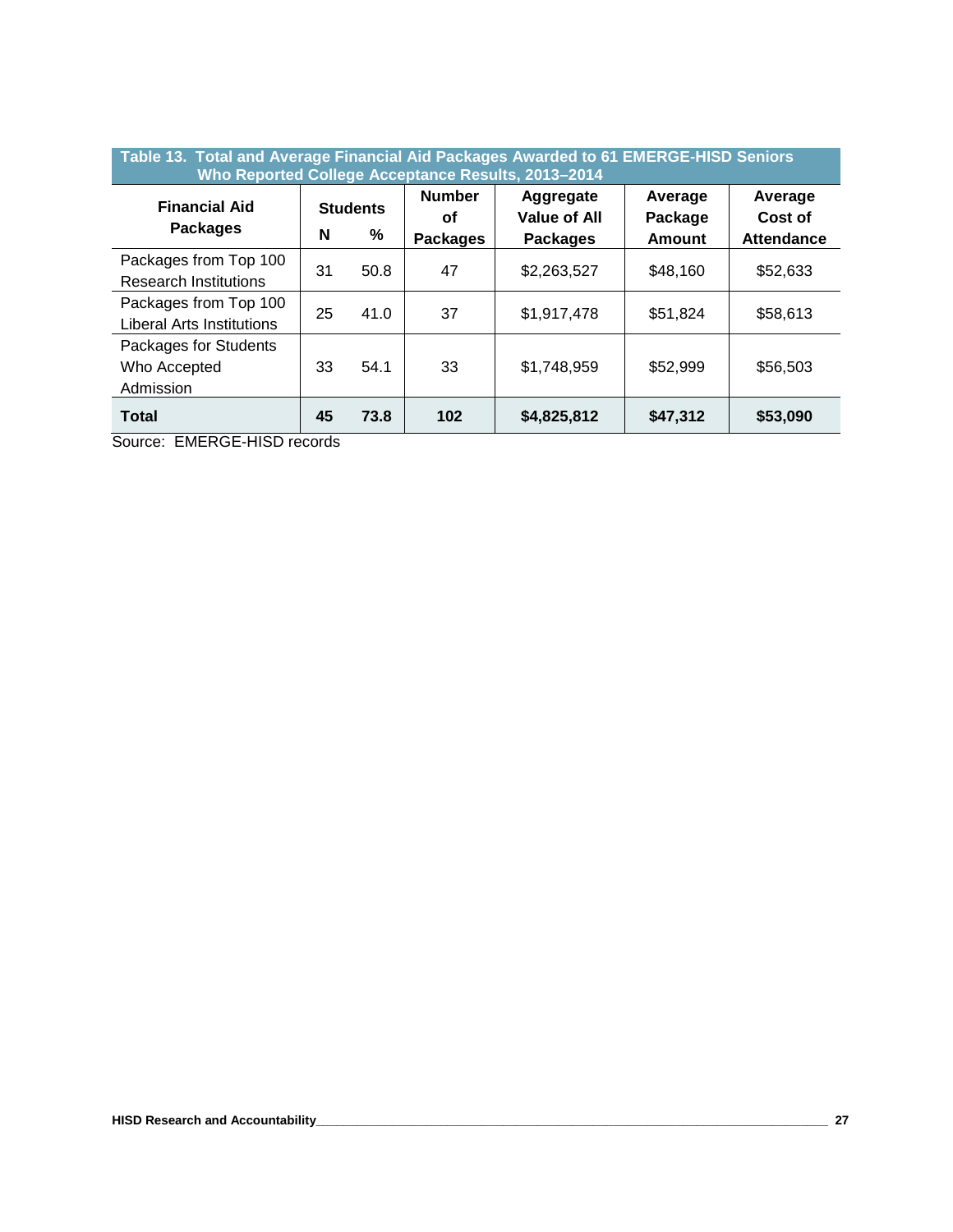#### **Table 14. Number (Unduplicated) of HISD Students Who Took Either the School Day SAT or PSAT/NMSQT, Met or Exceeded the College Board's College Readiness Standard, Were Economically Disadvantaged, Were from an Underserved Population, and Did Not Enroll in the EMERGE Program, by School and Grade Level, 2013–2014.**

| <b>School</b>                             | Grade 9        | Grade 10        | Grade 11       | <b>Total</b>    |
|-------------------------------------------|----------------|-----------------|----------------|-----------------|
|                                           | N              | N               | N              | N               |
| <b>Austin HS</b>                          |                | $\overline{19}$ | $\overline{7}$ | $\overline{26}$ |
| Bellaire HS*                              |                | 78              | 61             | 139*            |
| Carnegie Vanguard HS                      |                | 21              | 16             | 37              |
| Challenge Early College HS                |                | 35              | 39             | 74              |
| Chavez HS*                                |                | 46              | 35             | $81*$           |
| Davis HS*                                 |                | 10              | 21             | $31*$           |
| DeBakey HSHP*                             |                | 59              | 44             | $103*$          |
| East Early College HS                     |                | 42              | 41             | 83              |
| Eastwood Academy*                         |                | 24              | 18             | $42*$           |
| Energized for STEM Academy*               |                | $\,8\,$         | $\mathbf{1}$   | $9^{\star}$     |
| Furr HS*                                  |                | 9               | 8              | $17*$           |
| Houston Academy for International Studies |                | 26              | 13             | 39              |
| Houston Math/Science/Technology Center    |                | 13              | 14             | 27              |
| Jones HS                                  |                | $\overline{2}$  | 3              | 5               |
| Jordan HS                                 |                | 19              | 14             | 33              |
| Kashmere HS                               |                | $\overline{4}$  | $\mathbf{1}$   | 5               |
| Lamar HS*                                 |                | 54              | 66             | 120*            |
| Law Enforcement and Criminal Justice HS   |                | 10              | 13             | 23              |
| Lee HS                                    |                | 14              | 6              | 20              |
| Long MS                                   |                | 5               |                | 5               |
| Madison HS*                               |                | 11              | 12             | $23*$           |
| Milby HS                                  |                | 25              | 21             | 46              |
| Mount Carmel Academy                      |                | 11              | $\overline{7}$ | 18              |
| <b>North Forest HS</b>                    |                | $\overline{2}$  | 3              | 5               |
| North Houston Early College HS            |                | 19              | 27             | 46              |
| Performing and Visual Arts HS             |                | 16              | 22             | 38              |
| Reagan HS*                                | 1              | 44              | 30             | $75*$           |
| Scarborough HS                            |                | $\overline{4}$  | $\overline{7}$ | 11              |
| Sharpstown HS*                            |                | 15              | 3              | $18*$           |
| Sharpstown International School           |                | 11              | 5              | 16              |
| South Early College HS                    |                | $\overline{3}$  | $\overline{7}$ | 10              |
| <b>Sterling HS</b>                        |                | $6\phantom{1}$  | $\overline{2}$ | 8               |
| <b>Waltrip HS</b>                         | 1              | 30              | 18             | 49              |
| Washington HS*                            |                | 10              | 11             | $21*$           |
| Westbury HS                               |                | 17              | 6              | 23              |
| <b>Westside HS</b>                        |                | 70              | 50             | 120             |
| <b>Wheatley HS</b>                        |                | $\overline{2}$  | $\overline{2}$ | 4               |
| Worthing HS                               |                | $\overline{2}$  | $\overline{4}$ | $\,6$           |
| Yates HS                                  |                | 5               | 1              | 6               |
| Young Men's College Prep Academy*         |                |                 | $\overline{2}$ | $2^*$           |
| Young Women's College Prep Academy*       |                | 9               | 5              | $14*$           |
| <b>Total</b>                              | $\overline{2}$ | 810             | 666            | 1,478           |

Notes: Few ninth-grade students were identified because the College Board had not established a benchmark for college and career readiness at the time this report was produced. \* indicates a 2013–2014 EMERGE school site

Source: College Board SAT files, PEIMS